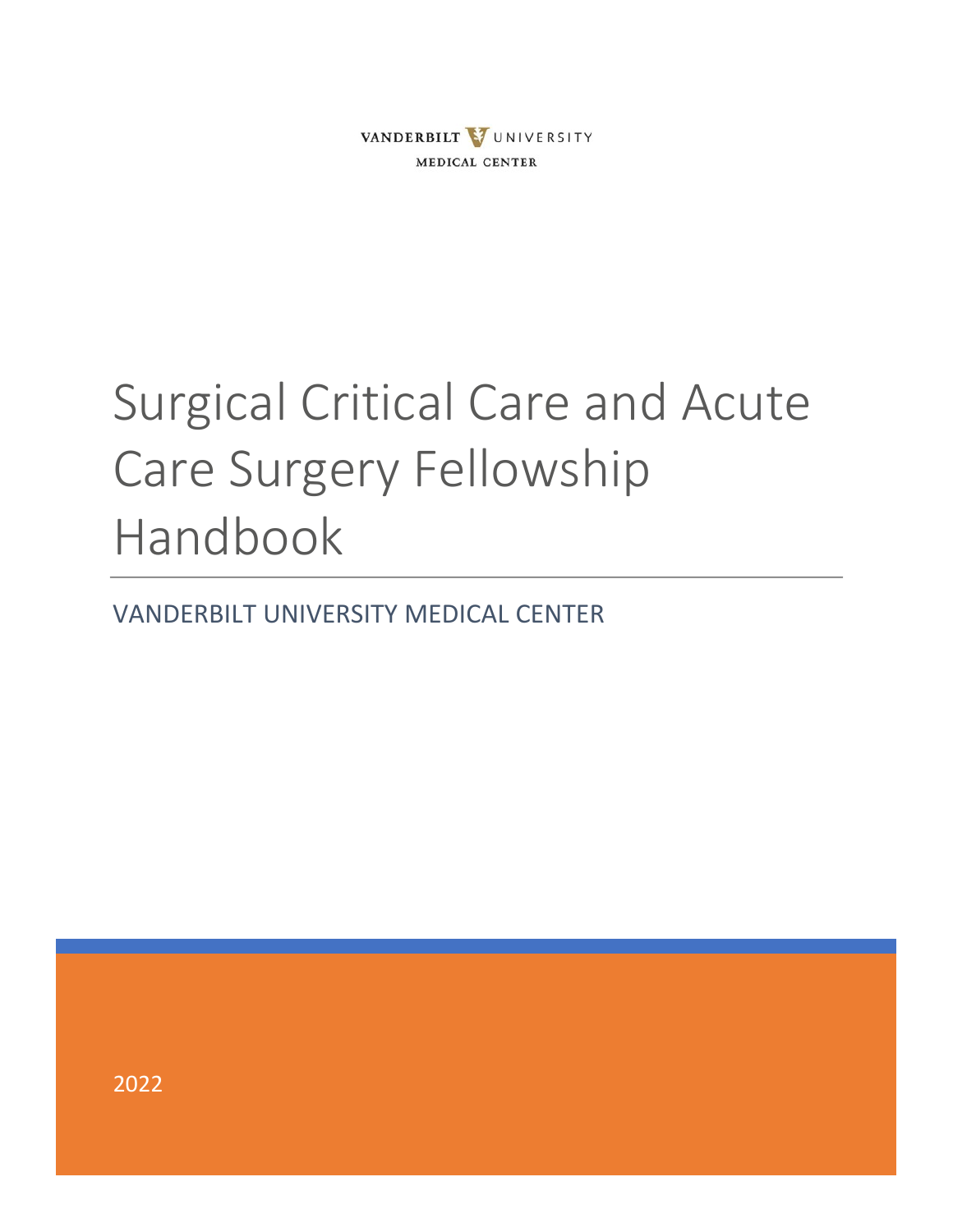# TABLE OF CONTENTS

# APPENDIX

| $\mathbf{L}$ |                                                                      |  |
|--------------|----------------------------------------------------------------------|--|
| II.          | Second Year Fellow Administrative Responsibility DescriptionsPage 17 |  |
| III.         |                                                                      |  |
| IV.          |                                                                      |  |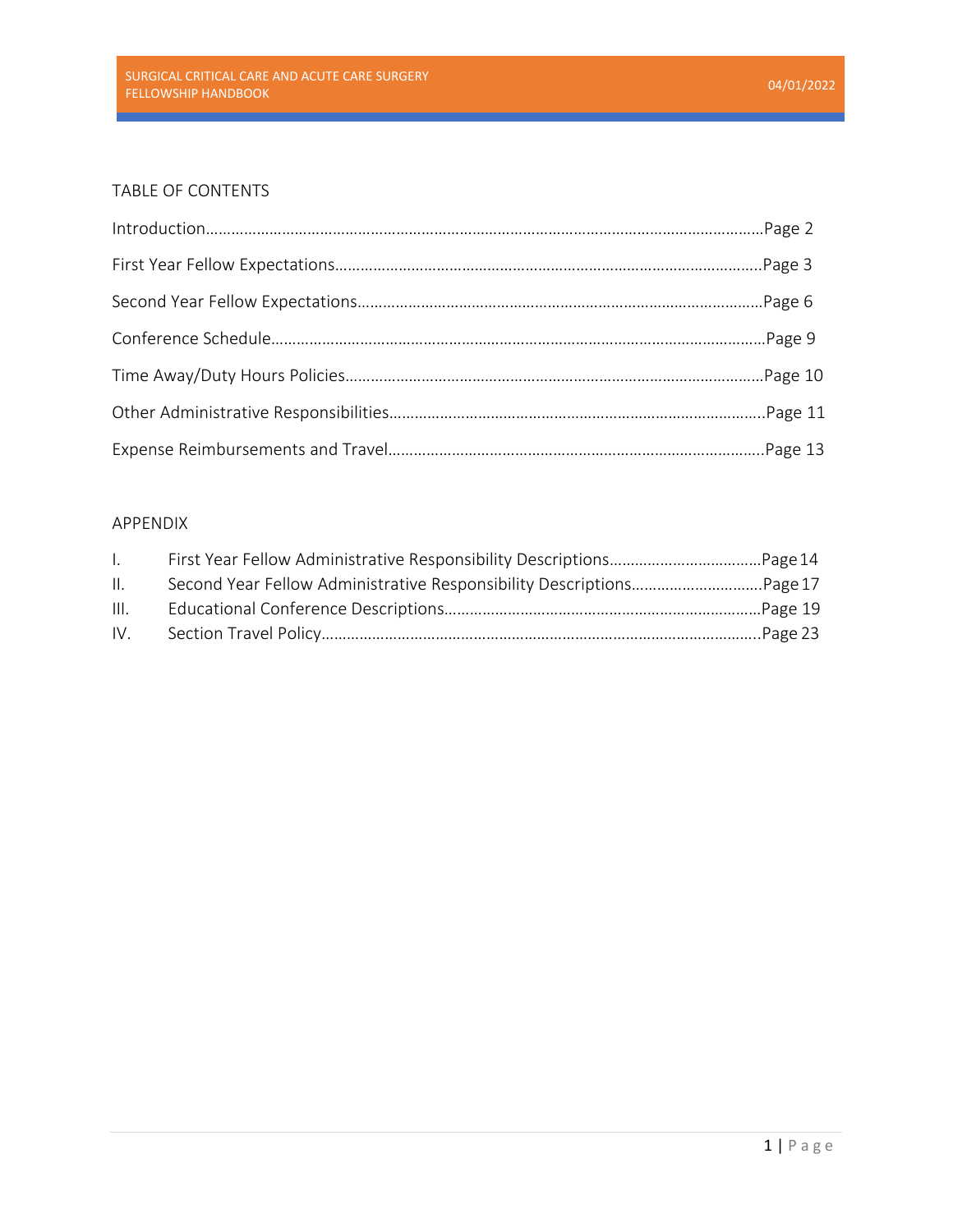SURGICAL CRITICAL CARE AND ACUTE CARE SURGERY SUNGICAL CRITICAL CARE AND ACUTE CARE SUNGENT<br>FELLOWSHIP HANDBOOK 04/01/2022

Welcome to Vanderbilt University Medical Center! We are excited that you have joined our Surgical Critical Care/Acute Care Surgery Fellowship Program. This handbook contains the nuts and bolts of the program as it pertains to information you will need to know as a fellow. We hope you enjoy your training with us. If you have any suggestions as to things that could be added to this handbook for future trainees, please let us know.

# Introductory Information

# Your Program Team



Stephen Gondek, MD, MPH Program [Director](mailto:raeanna.c.adams@vumc.org) Email: [Stephen.p.gondek@vumc.org](mailto:mStephen.p.gondek@vumc.org)



Raea[nna Adams, MD, MBA](mailto:Stephen.p.gondek@vumc.org) Associate Program Director Email: [raeanna.c.adams@vumc.org](mailto:raeanna.c.adams@vumc.org)



Andria Keating Associate Program Manager Email: [Andrea.Keating@vumc.org](mailto:Andrea.Keating@vumc.org)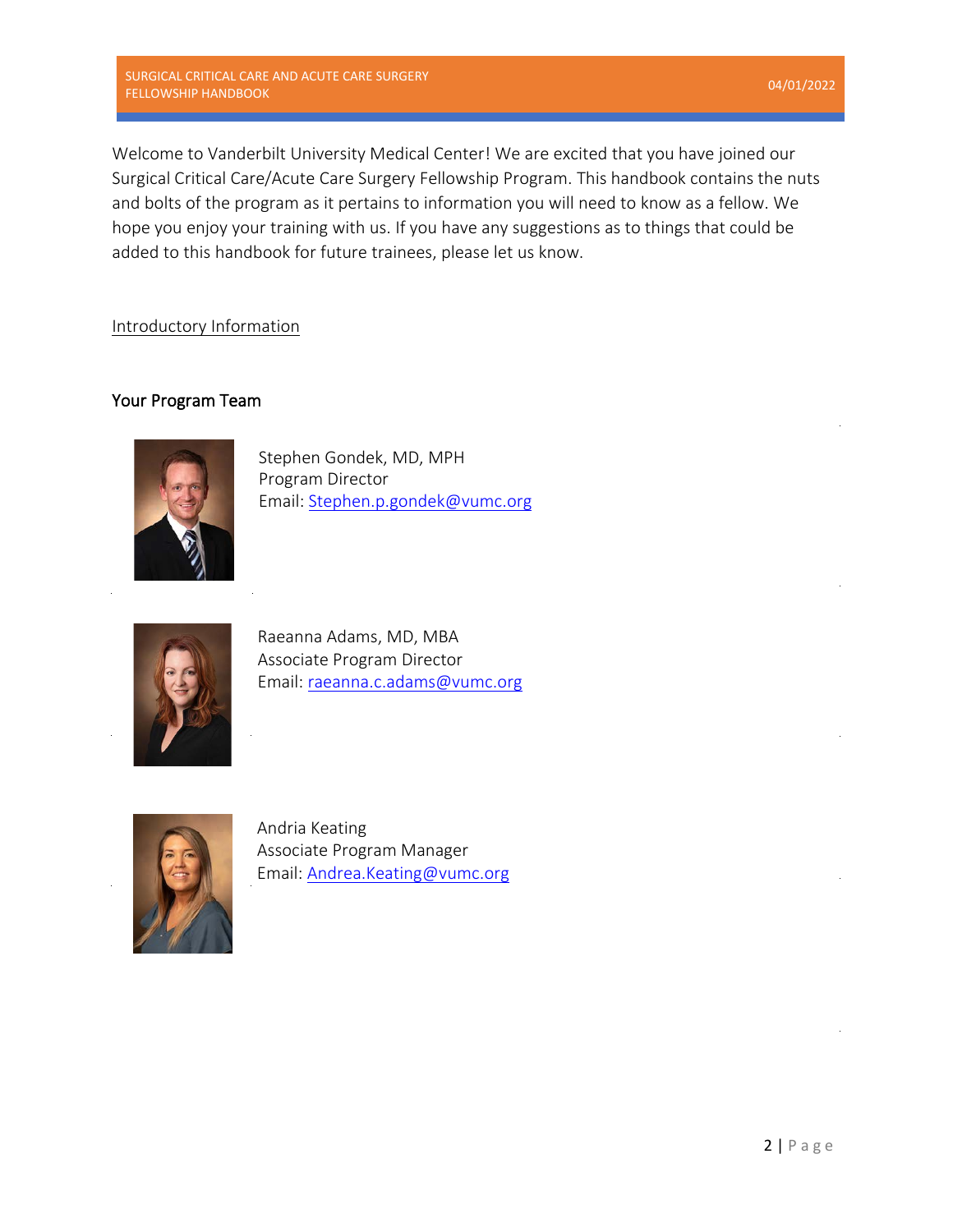# First Year Fellow Expectations

The first year is designed to provide education in Surgical Critical Care and to expand skills in research, administration, and education. During this year, the framework for the development of specialized skill sets for each fellow is to be accomplished.

# Clinical Expectations:

Primary "daytime" responsibilities: direct the care of patients within the unit to which you are assigned for the month.

Primary "nighttime" responsibilities: 1<sup>st</sup> to the surgical ICUs (Surgical, Trauma, Burn) and the care of critically ill patients within the surgical units and  $2<sup>nd</sup>$  to the resuscitation and operative management of acutely injured patients.

- If the fellow is not available for management of unstable patient due topatient care conflicts, notify the attending.

# Fellows are expected to:

-Supervise the patient care delivery for those patients in the ICU to which you are assigned for the month to the attending of the week's satisfaction.

-Remain in compliance with [ACGME Duty Hour Guidelines a](https://www.acgme.org/Portals/0/PFAssets/ProgramRequirements/CPRFellowship2019.pdf)nd record them in New Innovations.

-Be present/available within the unit to which you are assigned beginning at the time specified by the Medical Director of that service and remain in the unit to the degree required to enable your direction of the resuscitation and management of critically ill or injured patients.

-Participate in the daily ICU rounding process and in collaboration with faculty, direct ICU rounds.

-Direct the management of critically ill patients within each of the ICUs while on call at night.

-Maintain a current and accurate case log via the [ACGME Critical Care Case Log system,](https://apps.acgme.org/connect/login?ReturnUrl=%252fconnect&ReturnUrl=%252fconnect) which is required for surgical critical care board eligibility. Will also use the ACGME Log System for the AAST case requirements, after approved (anticipated ~September 2020). Until that time, must track operative and procedural cases to enter into the ACGME log when able. Required AAST case numbers can be found on the AAST website. [https://www.aast.org/acute-care-surgery/current](https://www.aast.org/acute-care-surgery/current-acs-fellows/curriculum-and-case-numbers)[acs-fellows/curriculum-and-case-numbers](https://www.aast.org/acute-care-surgery/current-acs-fellows/curriculum-and-case-numbers)

-Attain the skills and judgement to supervise invasive procedures according to institutional and service-specific performance standards and guidelines including:

- 1. Central lines, arterial lines, PA catheters
- 2. Bronchoscopy and bronchoalveolar lavage
- 3. Percutaneous tracheostomies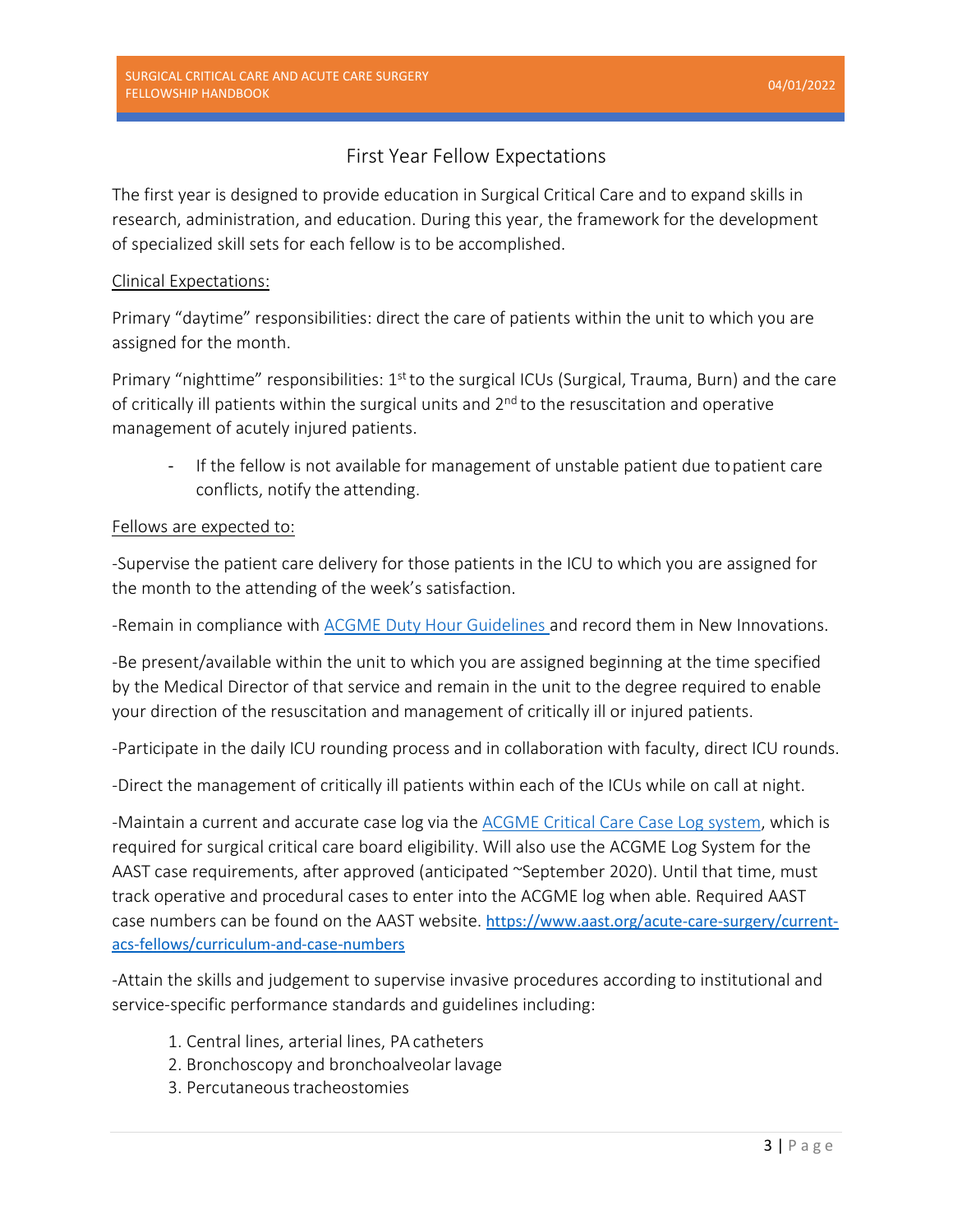- 4. Chest tube placement
- 5. Airway management
- 6. Bedside laparotomy

# Educational Expectations:

-Attend conferences specific to the unit/service to which you are assigned for the month. -Attend Fellows' Conference (excused from clinical duties unless life-threatening emergency).

-Attend Division Faculty and Research Meetings

-Attend simulation labs

-Demonstrate knowledge and application of critical care topics/principles to the satisfaction of clinical critical care faculty.

-Take the MCCKAP critical care in-service exam

-Self-Directed Learning via an aggressive reading program

# Suggested Surgical Critical Care Texts:

*The ICU Book* – Paul Marino, Kenneth M. Sutin *Critical Care* – Joseph M. Civetta, Robert W. Taylor, Robert R. Kirby *Surgical Critical Care* – Joseph A. Moylan *Pulmonary Physiology and Pathophysiology: An Integrated, Case-Based Approach – John West* 

# Research/Academic Expectations:

-Attend one national conference/meeting – must communicate choice by September of first year and ensure entry on the fellows' call and coverage schedule with the 1<sup>st</sup> year fellow assigned to maintain the fellows' call schedule, as well as notify the Program Director, the Associate Program Director(s), and the Program Coordinator.-Identify a faculty member to begin an individual project as outlined in the research curriculum.

-Produce a "publication quality" manuscript by the time of graduation

-Participate in one national multicenter trial or practice management guideline

# Mentorship and Supervision During the First Year

# Professional Development Coordinator – 1st Year: Dr. Stephen Gondek

-Fellows should identify one individual faculty mentor to serve as a faculty mentor for both academic and professional pursuits.

-Fellow should meet at least quarterly with Mentor to discuss progress, problems, conflicts, and career direction.

- Written letters of progress by the Mentor to the Program Director copied to the fellows should be done bi-annually.
- Mentors are to be evaluated by the fellows with a report to the Program Director.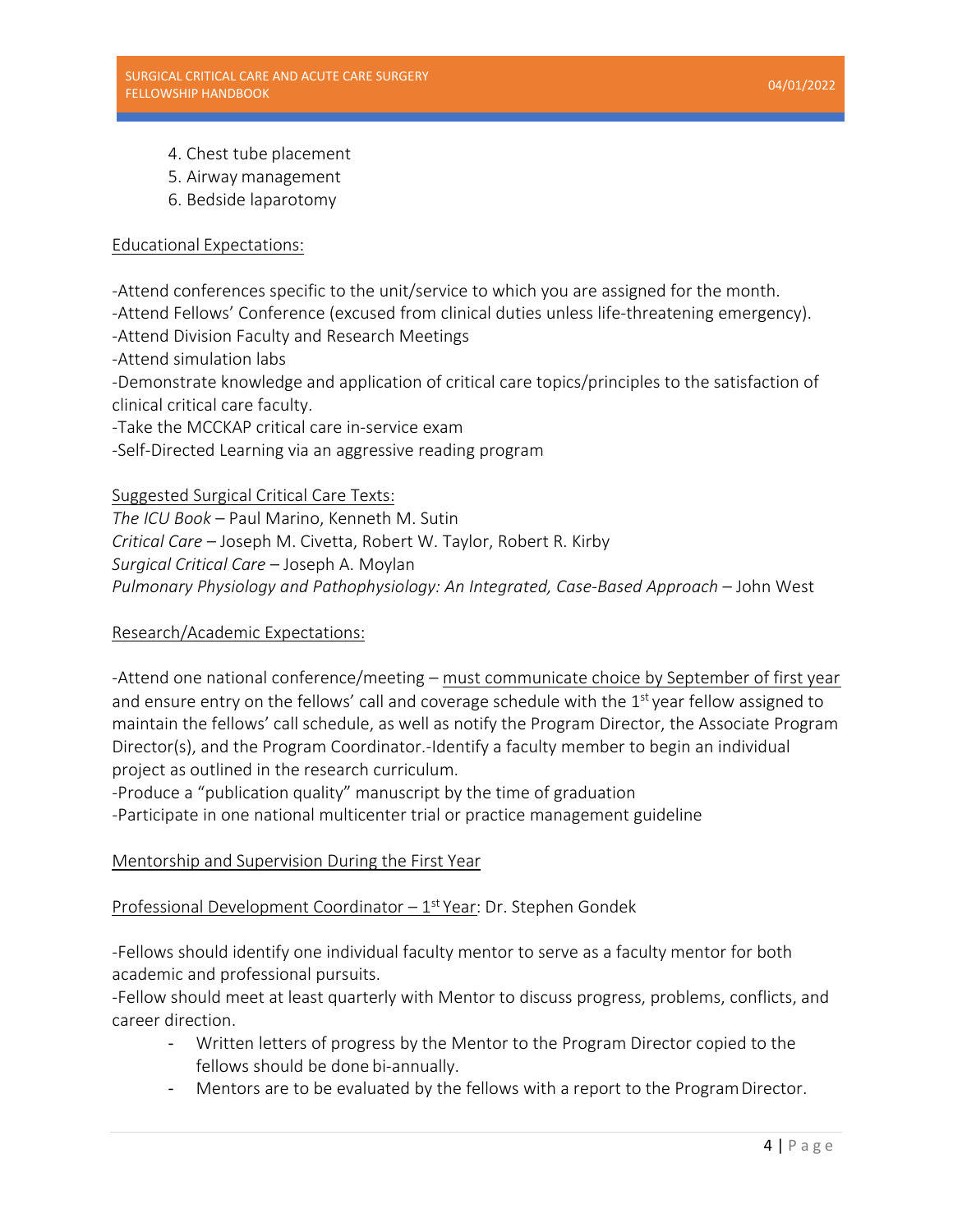-Fellow will meet at least quarterly with the Program Director to discuss academic development and career development.

# Administrative Expectations for First Year Fellows:

In addition to those activities listed below, all first-year fellows are expected to complete procedural and productivity information in the AAST Case Log system and CC volume in the ACGME Log. (*For a more in-depth description on the administrative expectations, please see Appendix I*)

Michael Derickson:

- SICU resident and student callschedule
	- Ensure compliance with ACGME work hour regulations
- SICU resident and student evaluation process
	- Instructor: Milad Behbahaninia
	- Faculty: Adams/Eastham
- SICU M&M participation/reporting
	- Instructor: Milad Behbahaninia
	- Faculty: Smith

Devin Gillaspie:

- Fellow call schedule
	- Ensure continuous coverage in-house
	- Ensure compliance with ACGME work hourregulations
- Vacation and meeting schedule and reporting *Bi-annual deadlines of 9/1 and 3/1*
	- Instructor: Michael Lallemand
	- Faculty: Adams/Gondek

Rodrigo Rodriguez:

- SICU/TICU Resident Lecture Series
	- Organize monthly lecture schedule and coordinate facultyparticipation
	- Ensure resident attendance and timely completion of onlinemodules
	- Responsible for distribution of schedule to all interested parties
	- Instructor: Jeremy Levin
	- Faculty: Eastham
- Supports the Trauma Research Conference
	- Faculty: Gondek

Amelia Maiga:

- Multidisciplinary Critical Care Fellows' Conference
	- Responsible for lecture series and scheduling faculty
- Transitions for incoming and advancing fellows 2021
	- Instructor: Jeremy Levin
	- Faculty: Gondek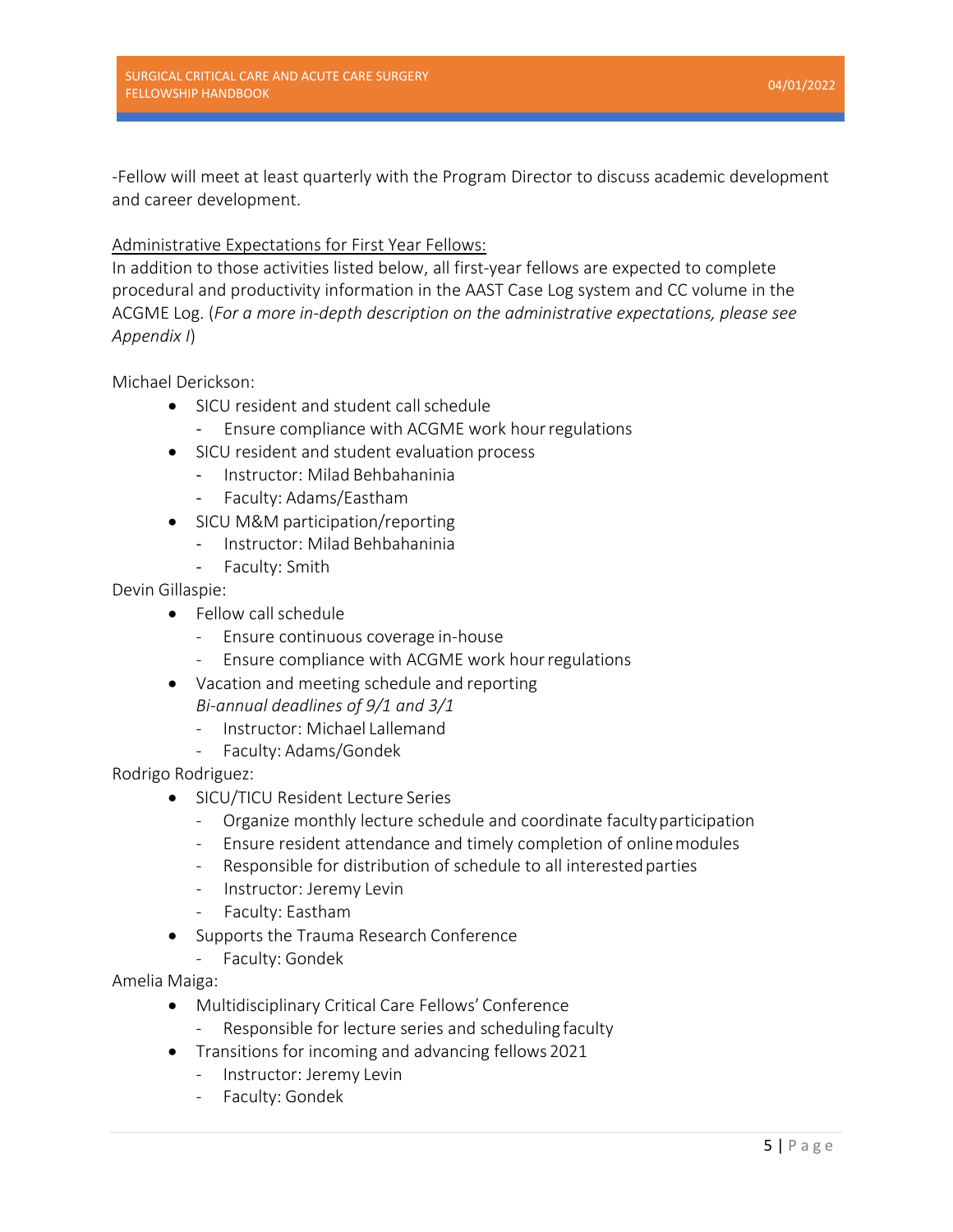# Second Year Fellow Expectations

The second year of the fellowship is designed to provide education in Acute Care Surgery and provides exposure to a variety of complex cases in trauma and emergency general surgery with attending-level clinical responsibilities (admitting and operative privileges) and in-depth mentoring. Additionally, full development of specialized skill sets in areas of interest for each fellow is to be completed.

# Clinical Expectations:

Clinical Service coverage during the second year: The fellow (instructor) will participate in the call schedule with the other Trauma faculty.

- Typical Clinical Service coverage during the  $2^{nd}$ year:
	- 12-14 weeks of daytime coverage of the Trauma service (T2 new alerts, stepdown and floor patients)
	- 12-14 weeks of EGS service (paired with Division faculty)
	- 3 weeks of vacation during non-clinical weeks
	- 2 weeks Interventional Radiology rotation
	- 2-4 weeks Cardiovascular or Thoracic Surgery (under development)
	- Remaining weeks academic/administrative/meetings/operative cases withfaculty
	- Overnight call averaging  $\approx 1/9$
	- May have additional requirements for home back up call during weeknights
- The fellow (instructor) is expected to work over either Christmas or New Years and have the other off.

Call responsibilities during 2<sup>nd</sup> year: Instructors take call as a credentialed member of the Division of Trauma and Surgical Critical Care faculty (Clinical Instructor).

Appropriate faculty-level participation on services as judged by the Division faculty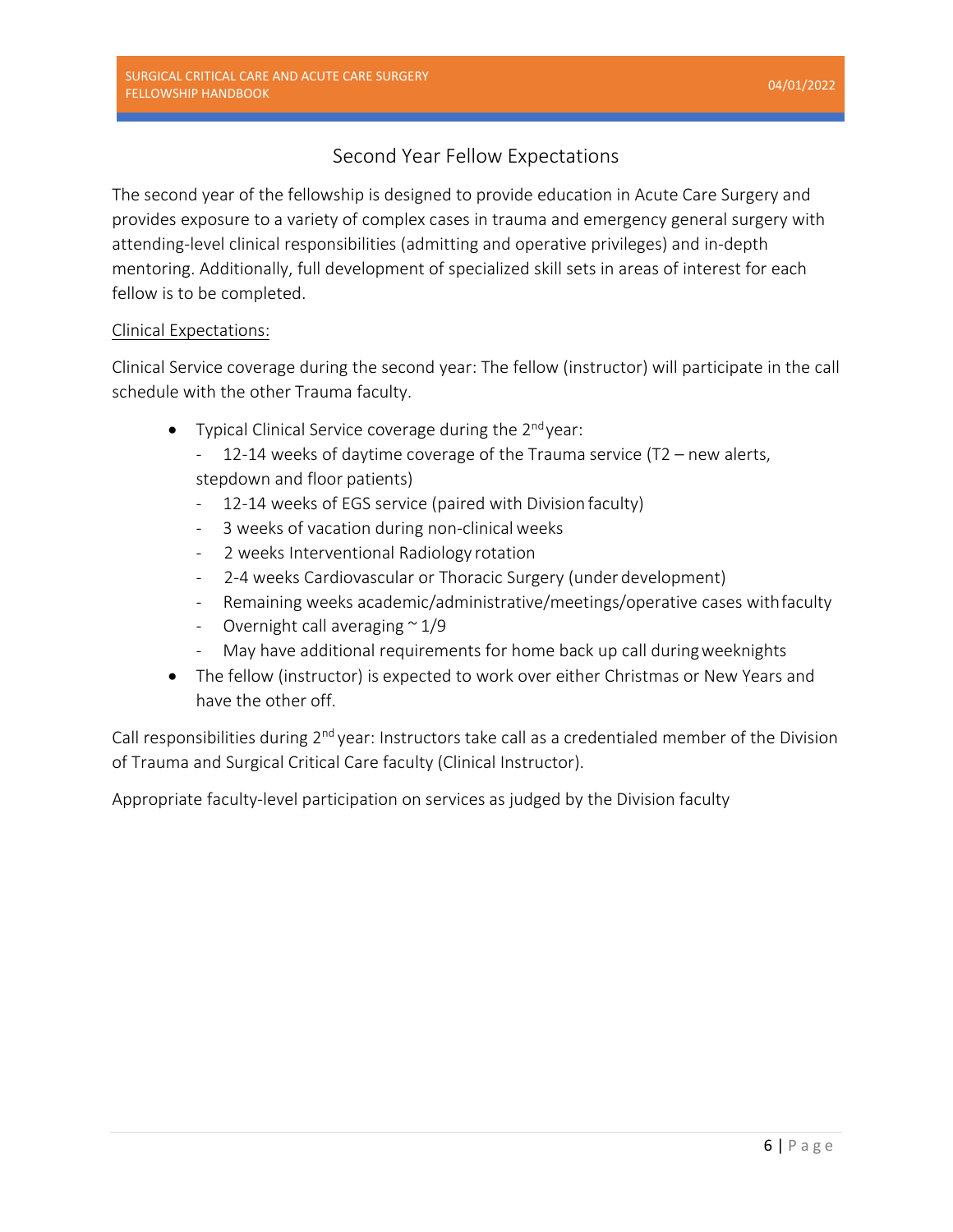# IMPORTANT

# Utilizing Back-up

Fellows MUST notify back-up attending:

- When adverse outcome or death is likely and/or experience islimited
- Multiple operative cases or multiple alerts  $+OR$
- Should discuss all critically ill or highly complex patients with senior faculty (SICU, Trauma, EGS, or T3/RGS services)

For Instructors on Trauma night weekend service:

Faculty back-up responsibility is posted on the call schedule

For Instructors on the "Trauma Day" service:

- Must utilize senior Divisional facultyrotating on the other trauma services as available
- Hierarchy of backup coverage:
	- $\bullet$  T<sub>3</sub>
	- $\bullet$  T1
	- EGS/RGS
	- Other

# Educational Expectations:

- Faculty-level participation in service-specific conferences, seminars,etc
- Attend Trauma Service or EGS Morning Report when on service and whennon-clinical
- Regular attendance at conferences
- Self-directed education and completion of appropriate reading program

Suggested Surgical Critical Care Texts:

*Trauma* – Kenneth Mattox, David Feliciano, Earnest Moore *Management of Trauma* – Robert Wilson, Alexander Walt

# Research/Academic Expectations:

-Attend one national conference/meeting – must communicate choice by September of second year and enter time away in Redcap after notifying the Program Director, the Associate Program Director(s), and the Program Coordinator.

- Complete research curriculum requirements as outlined (Publication quality manuscript, participation in national PMG or MCT)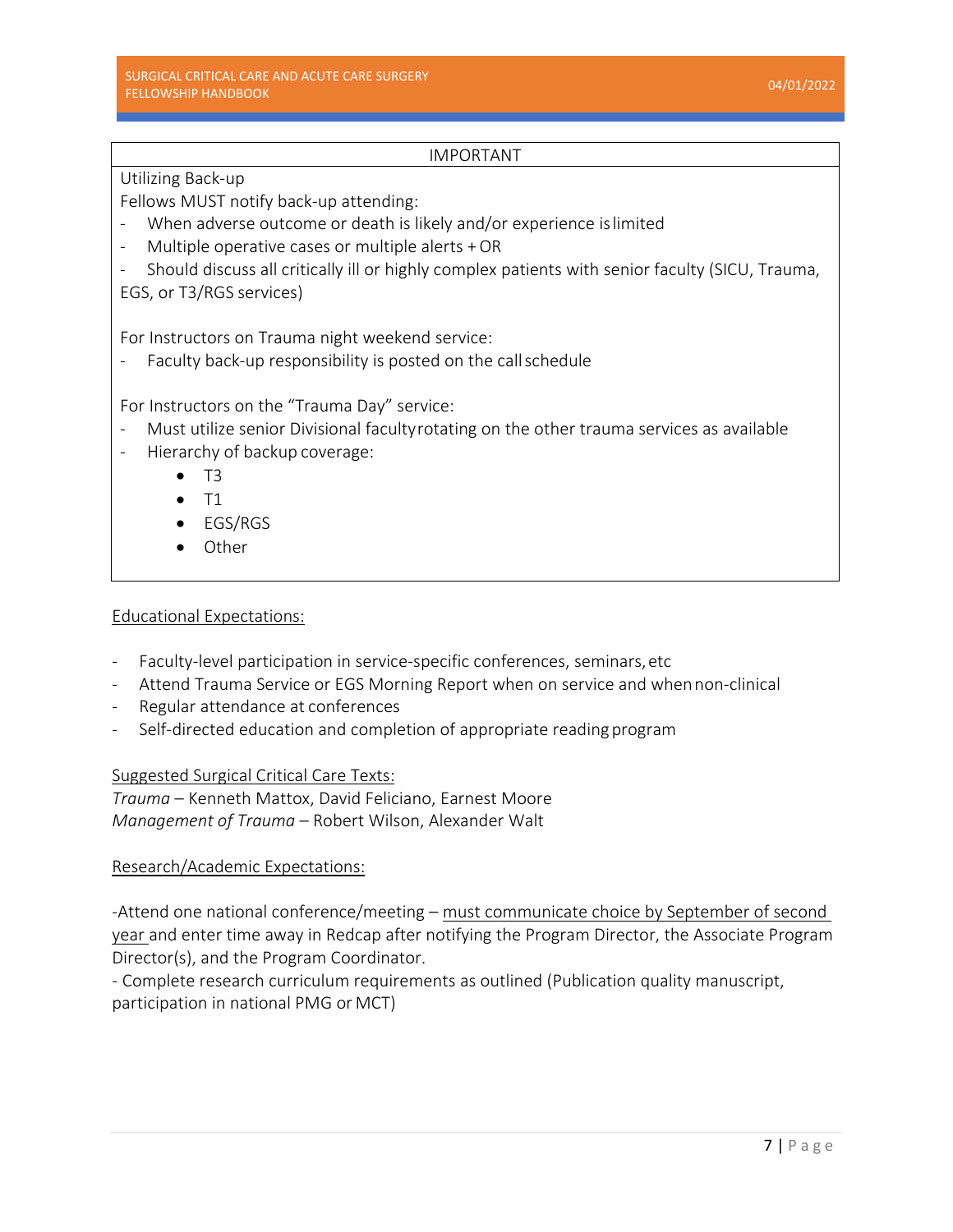# Mentorship and Supervision During the First Year

### Clinical Development Mentor  $-2<sup>nd</sup>$  Year:

The instructor fellow will participate in the "Clinical Evaluation and Mentoring Program" and will be assigned a mentor for each quarter. To demonstrate their continued progress at attaining mastery of the care of the acute care surgery patient, the program will include monthly meetings with senior faculty to discuss all operative cases and complex resuscitations. This may include review of patient charts, radiographs and review of videotaped resuscitations.

# Administrative Expectations for Second Year Fellows

In addition to those activities listed below, all second-year fellows are expected to complete procedural and productivity information in the AAST Case Log system on a weekly basis, and all fellows are expected to participate in the Trauma Outreach Program. (*For a more in-depth description on the administrative expectations, please see Appendix II)*

#### o **Michael Lallemand, M.D.:**

- Burn curriculum development, PI, outreach, and research
	- Faculty: Gondek, Beyene
- Supports Devin Gillaspie with call and vacation schedule
	- − Faculty: Adams / Gondek

#### o **Milad Behbahaninia, MD:**

- Direct the ACS Fellow's conference
	- Faculty: Gunter
- Administration for the Trauma Performance Improvement*August-January* Faculty: Mike Smith, Melissa Smith
- MDSCC ACNP Liaison: *August – January*
- Supports Michael Derickson with SICU Resident and student call schedule, evaluation process, and SICU M and M.
	- − Faculty: Adams / Eastham

#### o **Joshua Smith, D.O.:**

- Support Trauma Research Conference
	- − Faculty: Gondek
- Trauma Performance Improvement *February – July*
	- − Faculty: Smith
- Trauma Education Support (ATLS/ATOM/ASSET) *August – January*
	- − Faculty: Guillamondegui, Cathy Wilson, Chris Brown
- Support Amelia Maiga with the Multidisciplinary Critical CareConference
	- − Faculty: Hayhurst/Gondek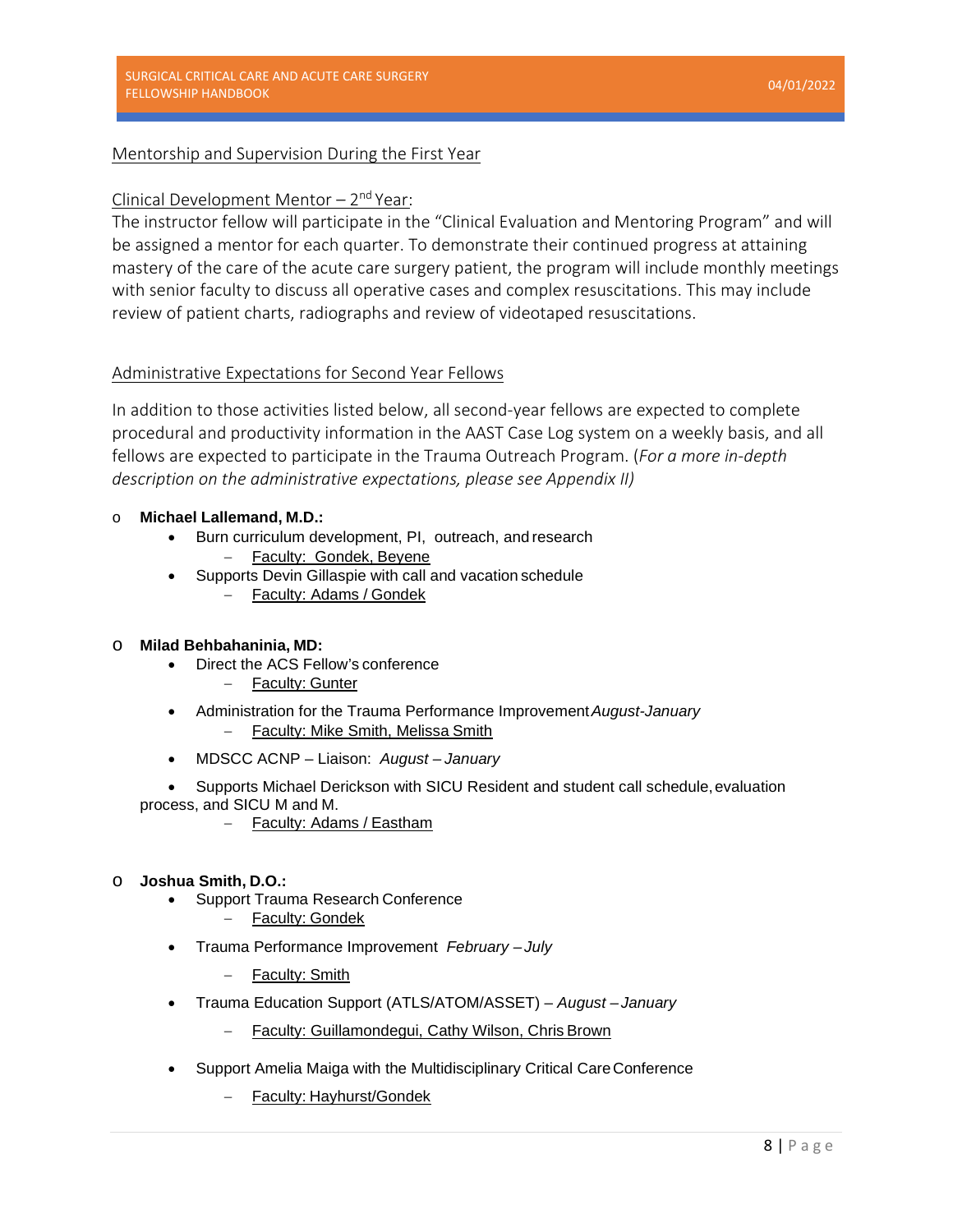# o **Jeremy Levin Holzmacher, M.D.:**

- SICU M&M/Process Improvement and Resident Orientation − Faculty: Eastham
- Trauma Education Support (ATLS/ATOM/ASSET) *February thruJuly* − Faculty: Guillamondegui/Cathy Wilson
- MDSCC ACNP Liaison: *August – January*
- Support Rodriguez with SICU Resident/Student Lectureseries
	- Faculty: Eastham
- **All 2nd year fellows will participate in the Trauma OutreachProgram.**

### **All 2nd year fellows are expected to complete procedural and productivity information in the Case Log System (converting to ACGME log soon) on a weeklybasis**

# Conference and Meeting Schedules for All Fellows (*May alternatively be virtual)*

| Name                         | Day                       | Time                                | Location (if not<br>virtual) |
|------------------------------|---------------------------|-------------------------------------|------------------------------|
|                              |                           | <b>Educational Conferences</b>      |                              |
| Trauma/Emergency             | Monday                    | $11AM - 12PM$                       | 7 <sup>th</sup> Floor Hanes  |
| Resuscitation                |                           |                                     | House Conf Rm                |
| Crit Care Fellows            | Tuesday                   | $12PM - 1PM$                        | Anesthesia CC Conf           |
| Journal Club/PBLD            |                           |                                     | <b>Rm</b>                    |
| <b>ACS Fellows Conf</b>      | Wednesday                 | $12PM - 1PM$                        | 404 Med Arts Bldg            |
| <b>SCC Fellows Conf</b>      | Thursday                  | $12PM - 1PM$                        | 404 Med Arts Bldg            |
| <b>SCC Conf Series (SICU</b> | Tues - Thurs              | $1PM - 2PM$                         | 9T3 Crit Care Conf           |
| rotation - specific)         |                           |                                     | Rm                           |
| Surgery Grand                | Friday                    | $7AM - 8AM$                         | 214 Light Hall               |
| Rounds                       |                           |                                     |                              |
|                              |                           | Morbidity and Mortality Conferences |                              |
| Trauma M&M Conf              | 2 <sup>nd</sup> Wednesday | $12PM - 1PM$                        | 404 Med Arts Bldg            |
| <b>SICU M&amp;M</b>          | 2 <sup>nd</sup> Tuesday   | $2:30PM - 4PM$                      | 9T3 Crit Care Conf           |
| Conf/PI/QA                   |                           |                                     | <b>Rm</b>                    |
| Surgery M&M Conf             | Wednesday                 | $6:30AM - 7:30AM$                   | 214 Light Hall               |
| QMMIC                        | Quarterly in place of     | $6:30AM - 8AM$                      | Langford Auditorium          |
|                              | <b>Grand Rounds</b>       |                                     |                              |
| Administrative Conferences   |                           |                                     |                              |
| <b>TPOPPS</b> (Trauma        | 4 <sup>th</sup> Wednesday | $3PM - 4PM$                         | 10N conf room                |
| QA/PI)                       |                           |                                     |                              |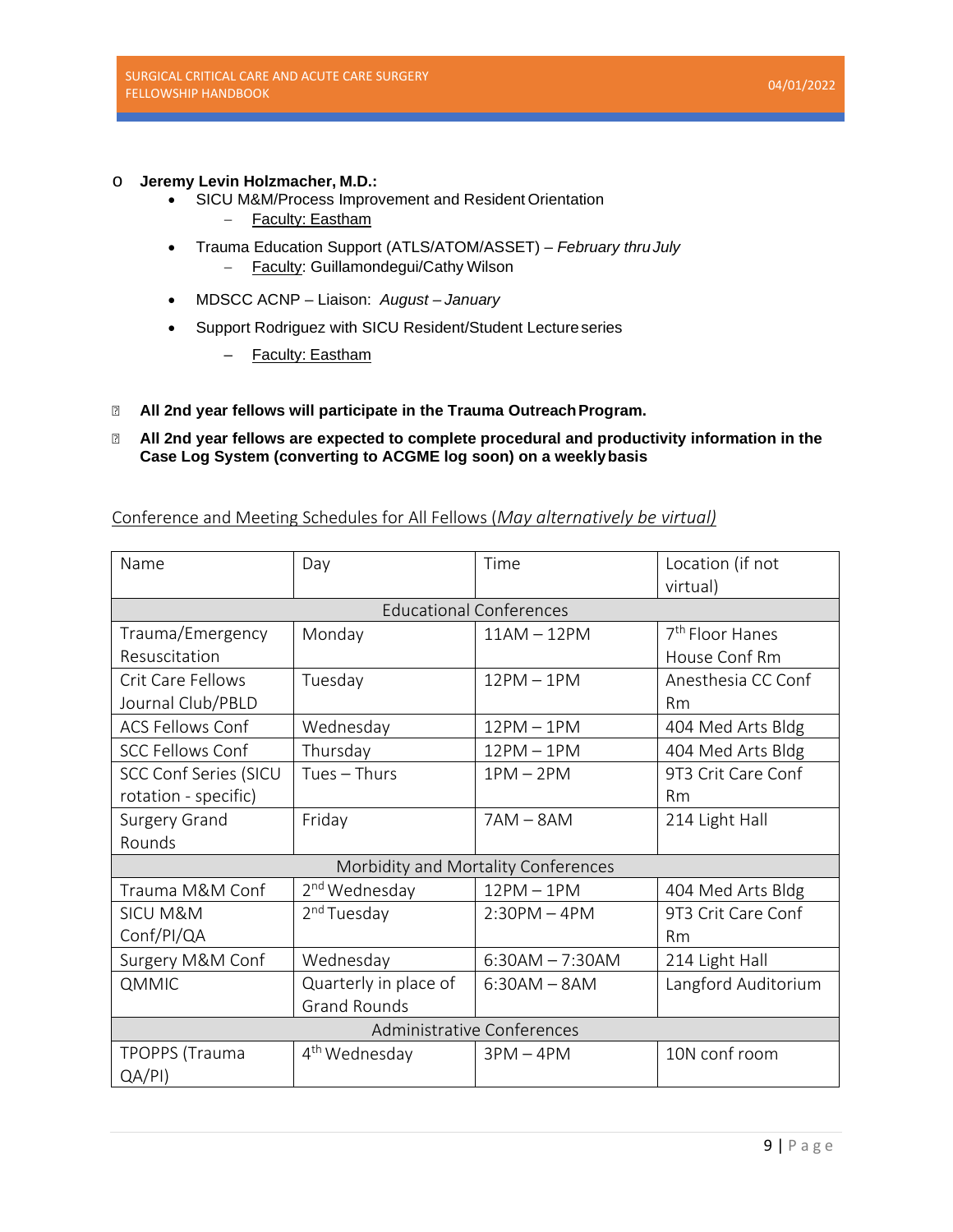| Division of Trauma &   | $1^{st}$ and 3 <sup>rd</sup> Wed | $3PM - 4PM$ | 404 Med Arts Bldg  |
|------------------------|----------------------------------|-------------|--------------------|
| <b>SCC Faculty Mtg</b> |                                  |             |                    |
| Multidisciplinary SCC  | 4 <sup>th</sup> Tuesdav          | $3PM - 4PM$ | 9T3 Crit Care Conf |
| (SICU) Monthly Mtg     |                                  |             | Rm                 |

\**For a more in-depth description of each conference, please see Appendix III. As of July 2020, most of the conferences are largely virtual.* 

# Time Away Policies and Duty Hours

# Duty Hours

Work hours are to be logged via an online system (New Innovations) daily for first year fellows. The program is committed to ensuring full compliance with duty hour policies set forth by the ACGME. In-house call will be managed via a night shift system. All fellows will have at least one full 24-hour period per week without clinical duties. Additionally, fellow work hours are to be limited to an average of less than or equal to 80 hours per week averaged over a 4-week block beginning the  $1<sup>st</sup>$  day of the month and for the entire month. Schedules should ensure that all fellows have greater than 10 hours off between shifts and at least 14 hours off if after a 24hr call shift. On-call duties must be compliant with the 24+4-hour requirement mandated by the ACGME. Work hour violations can nearly always be anticipated, and it is the responsibility of the fellow to notify the program director if there will be violations.

The SCC fellows are responsible for organizing their schedules and ensuring that vacations and meetings are scheduled such that the above policy can be fulfilled. The schedule should incorporate the actual hours of clinical responsibility to facilitate timely departure from the hospital. Schedules are to be reviewed by the program director prior to publication, and the program director is to be notified in advance if conflicts arise that do not allow SCC fellow coverage of clinical obligations as outlined above.

# Vacation/Sick Time Reporting

Vacation and sick time reporting are a requirement of the GME office. Three weeks of vacation are allotted per year, plus one sick day for each month of training completed. Fellows are discouraged from taking vacation during the months they are covering SICU days, SICU nights, and CVICU days. Please also take note of the MCCKAP exam dates to ensure you are present for the exam as well (usually sometime in March).

# Leave of Absence/FMLA

Requests for leave will be facilitated through the GME office for the first-year fellows, and through Human Resources for the  $2<sup>nd</sup>$  year fellows. The program coordinator can assist with all requests for FMLA. Whenever possible, leave requests should be submitted to the program director at least 30 days in advance. Emergency requests should be submitted as soon as the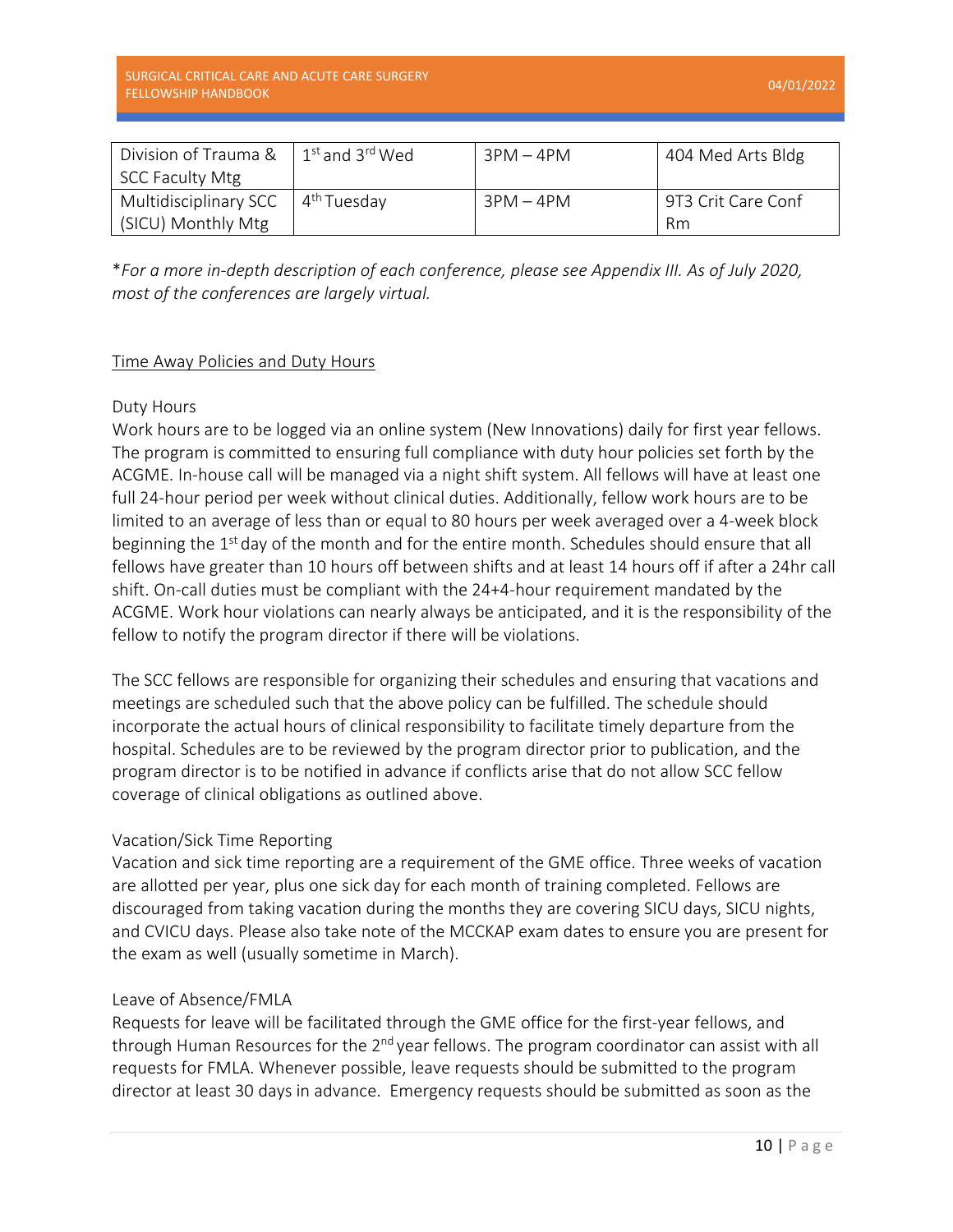situation allows. Each case will be considered on an individual basis and approved by the program director. In addition, the fellow will be fully informed as to his/her responsibilities during the absence, as well as the effect of the absence on completion date for the program and subsequent board eligibility for board certification. It is the fellow's responsibility to complete the paperwork necessary for FMLA once the program coordinator sends the information.

Time Away Requests (for meetings, interviews, etc)

All requests for time away for conferences, interviews, or any other reasons outside of scheduled vacation MUST be approved by program director in writing. Once the approval is in writing, notify the program coordinator that you will be travelling, especially if you will be seeking reimbursement. You should also complete the Time Away Request Form in Redcap for the Trauma Division. Only after you have notified the program coordinator with the approval in writing should you book your travel.

IMPORTANT

\*\*YOU MUST BOOK ALL FLIGHTS FOR CONFERENCE TRAVEL VIA CONCUR – if you do not book via Concur, you WILL NOT be reimbursed for any flights.\*\*

Call Schedule Postings

Faculty and resident call schedules are available on Synergy at the end of each month for the upcoming month. Any subsequent changes to that schedule should be communication to the program director.

# Other Administrative Responsibilities

Licensure and Credentialing

# IMPORTANT

Application for Tennessee Medical License is required for all moonlighting and matriculation to the second year. First year fellows are expected to begin the application and submission process in August with the goal of being fully licensed by November or December.

The program will cover any costs associated with obtaining the medical and DEA licenses, including the annual professional tax (\$400) that is assessed to all licensed physicians in the state of Tennessee each June.

By January, first year fellows will be expected to have completed all faculty and hospital appointment paperwork in preparation for the second year of fellowship. Martina Hailey will reach out to you regarding the One Packet, which is the credentialing packet for faculty positions at VUMC.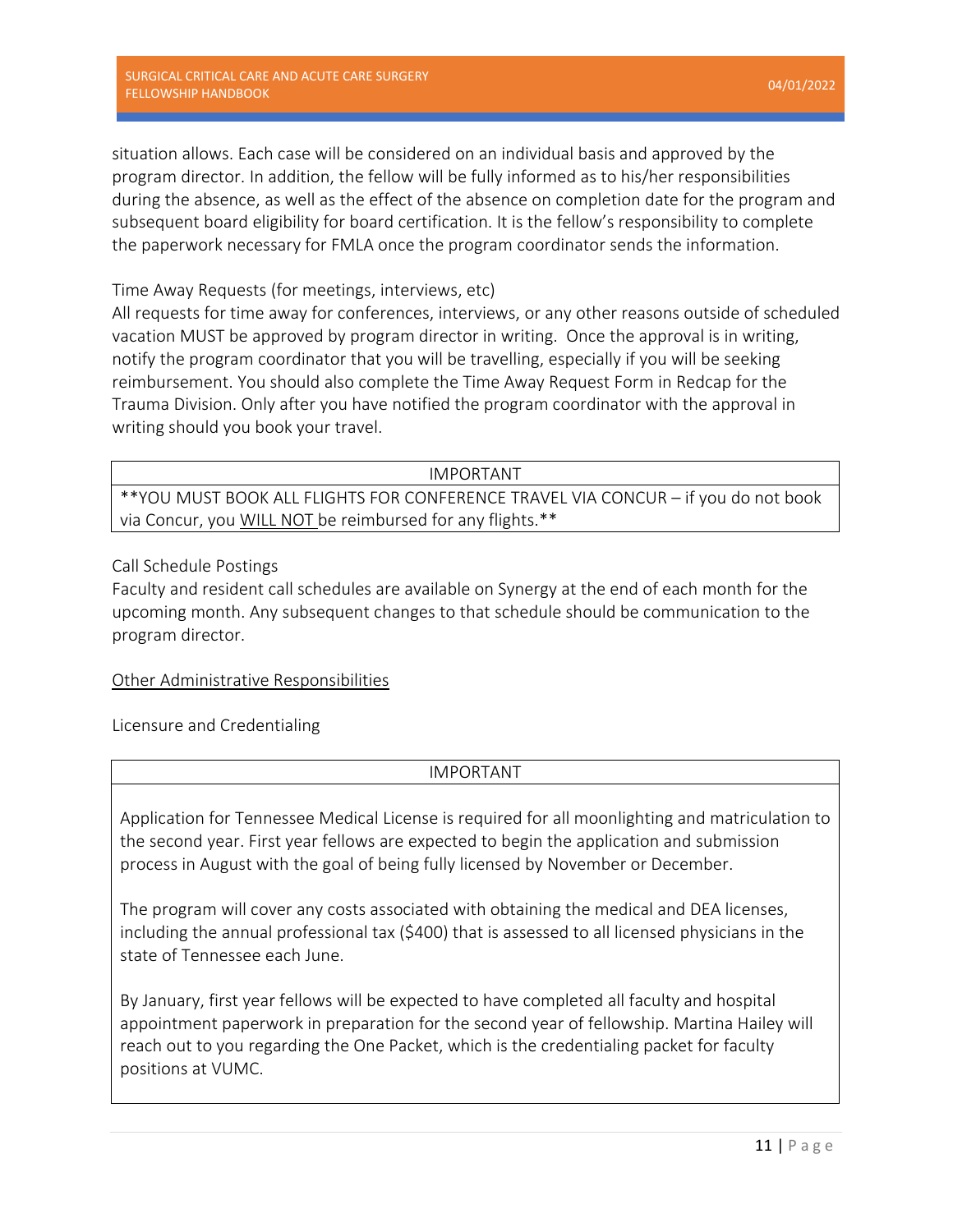# Examinations

First year fellows will take the MCCKAP online exam (critical care "in-training" exam), usually it is in March. This will be arranged by the program coordinator. Please do not schedule vacation during this time frame.

It is highly encouraged that fellows pass the ABS Qualifying Exam and Certifying Exam for General Surgery. The online qualifying exam is only offered in July, and the certifying exam's earliest administration date is typically October, which requires an ACTIVE medical license in order to register. This year has been atypical with national exam difficulties and may create future changes in exam dates and format, so pay careful attention to registration.

First year fellows will register for the Surgical Critical Care boards in June and take the exam in September of their second year. The program will cover fees associated with the exam – however – fellows must register for the early bird pricing. If late registration occurs, the fellow will only be reimbursed for the early bird price.

Second year fellows will take the AAST Acute Care Surgery examination, typically in May. This exam is 100 questions with a 2-hour time limit.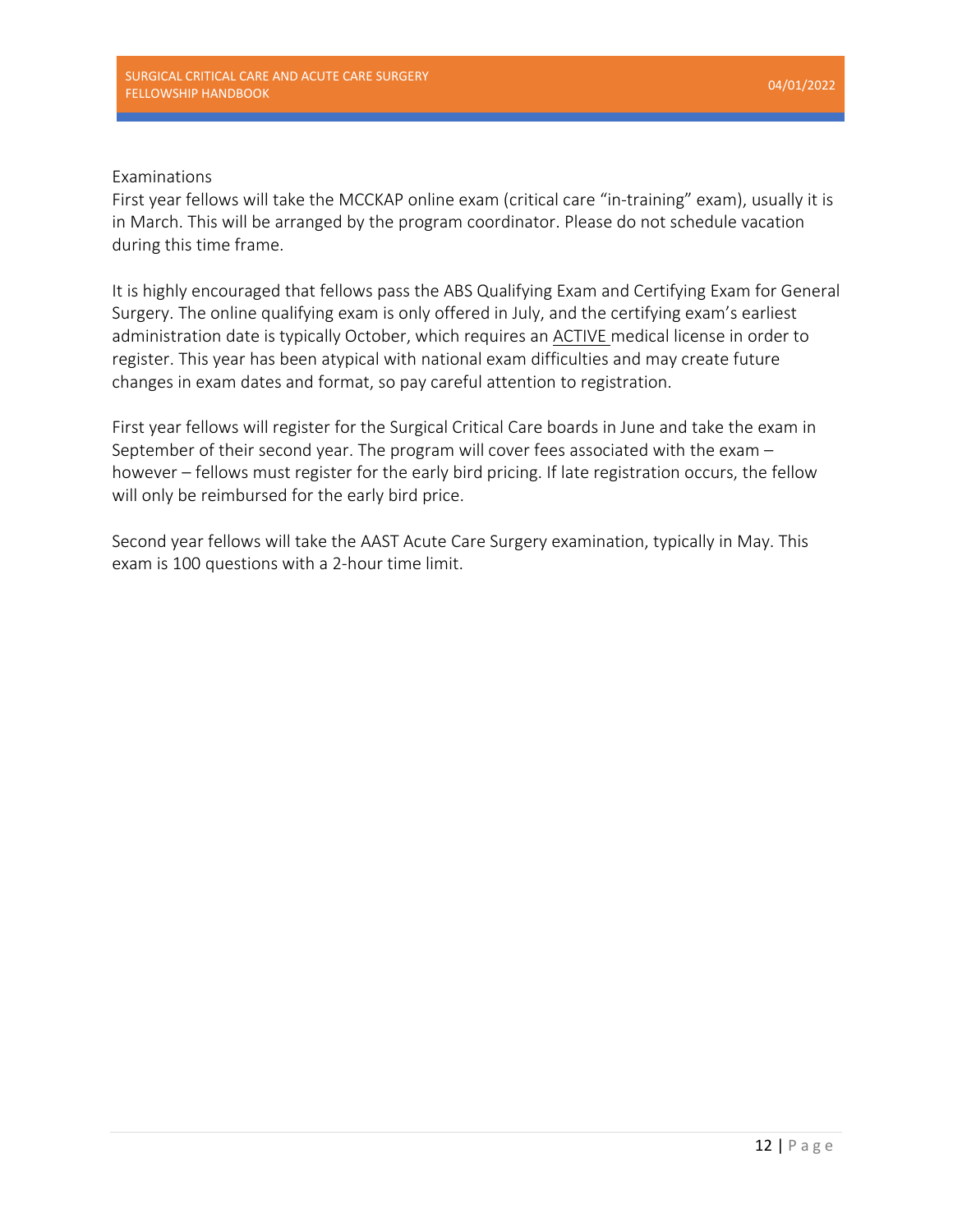# Expense Reimbursement

Several expenses are covered outright by the program throughout your training. These are required expenses (eg. Medical license registration), which are necessary for continuation in the program.

For the academic year 2020-2021, fellows are not to exceed \$5000 for conference fees or travel, text books, etc. Anything beyond the maximum amount is at the fellow's own expense. All purchases and travel are to first be approved by the program director in writing.

| Program Responsibility                                                                                                                                                                                                                                                                          | Professional Expense Provisions (not to<br>exceed \$5,000/yr)                                                                                                                                                                                                                                                                                                                                                                             |
|-------------------------------------------------------------------------------------------------------------------------------------------------------------------------------------------------------------------------------------------------------------------------------------------------|-------------------------------------------------------------------------------------------------------------------------------------------------------------------------------------------------------------------------------------------------------------------------------------------------------------------------------------------------------------------------------------------------------------------------------------------|
| Medical License application and<br>professional tax (TN only)<br>DEA application<br><b>MCCKAP Examination Fee</b><br>Board exam fees for Surgical Critical<br>Care<br>Lab coats<br>Pager<br>ATLS Instructor Course Fee (as<br>$\bullet$<br>applicable)<br>Desktop computers and office supplies | Academic meeting and travel<br>$\bullet$<br>associated (EAST, WTA, AAST, or<br>$SCCM$ ) – one non-participatory<br>meeting (full conference) only per<br>year, and/or one participatory<br>meeting with travel limited to around<br>presentation date/time.<br>Textbooks (1 trauma and 1 critical<br>$\bullet$<br>care text book only)<br>Memberships/dues (EAST, SCCM, etc)<br>$\bullet$<br>- limit of 2 fees per year, some are<br>free |

# Reimbursement Process

STEP 1: Contact the program coordinator first so that you receive proper assistance which can prevent delays with your reimbursement.

All requests for time away for conferences, interviews, or any other reasons outside of scheduled vacation MUST be approved by program director in writing. Once the approval is in writing, notify the program coordinator that you will be travelling, especially if you will be seeking reimbursement. You should also complete the Time Away Request Form in Redcap for the Trauma Division. Only after you have notified the program coordinator with the approval in writing should you book your travel.

| IMPORTANT                                                                         |
|-----------------------------------------------------------------------------------|
| **YOU MUST BOOK ALL FLIGHTS FOR CONFERENCE TRAVEL VIA CONCUR - if you do not book |
| via Concur, you WILL NOT be reimbursed for any flights.**                         |

\**For the full Travel Policy followed by the Section of Surgical Sciences, see Appendix IV.*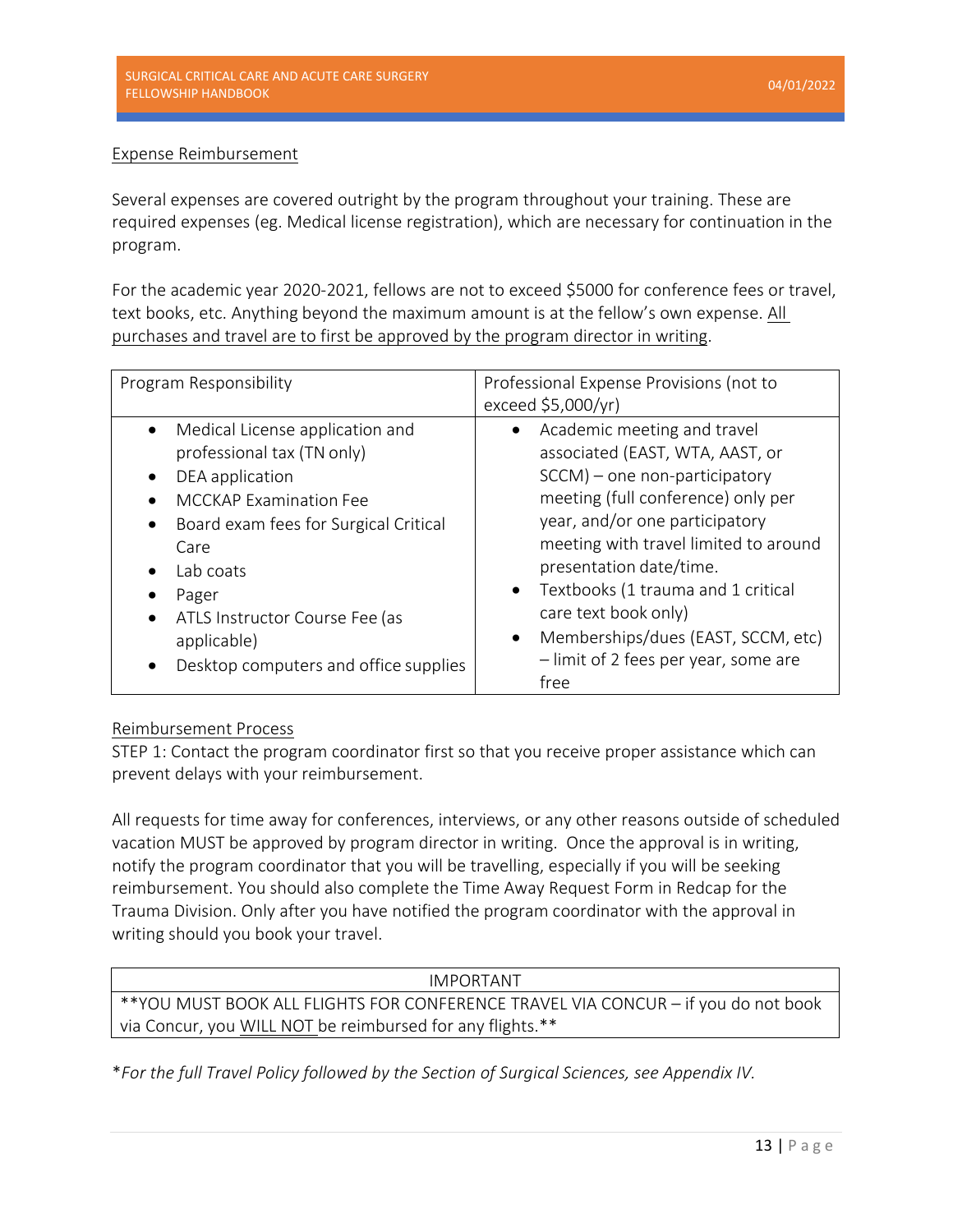# Appendix I: 1<sup>st</sup> Year Fellow Administrative Descriptions:

SICU resident and student call schedule and evaluation process

- **The fellow assigned to this task is responsible for completing the** 
	- 1. SICU resident callschedule
	- $\blacksquare$  This includes determining the needs of the residents and developing schedule
	- Forwarding schedule to administrative coordinator (Dr. Adams' Assistant) to publish appropriately
	- 2. SICU resident and student evaluation process
	- The fellow responsible for the process will ensure that fellows within the SICU for that month are aware of the evaluation process and complete in a timelyfashion
	- Fellows provide draft copies to Dr Adams (or Dr Nunez in her absence) for review and completion.
- Administrative Responsibilities:
	- 1. Assigned fellow will be ADMINISTRATIVE DIRECTOR for this assignment.
	- 2. Dr. Adams as Program Director and Director of SICU and MDSCC will be the faculty supervisor.
	- 3. Dr. Gondek will assist Dr. Adams with the educational component and resident/student evaluations.
	- 4. The program coordinator will provide administrative support and distributeschedules.

# SICU Morbidity & Mortality Conference

 $\triangleright$  Purpose: to identify and discuss serious adverse events that may indicate process or knowledge deficiencies, to educate fellows regarding prevention of adverse events in complex settings, and to identify and prepare for the MDSCC/SICU presentation in the Department of Surgery's M and M conference.

Methods:

- The Fellow responsible for the overall management of the conference will ensure that the fellows rotating each month understand the access to data, recording, and presentation methods.
- The SICU fellow each month will be responsible for the identification and management of the data on a daily basis.
- Utilize data collection sheets provided to record admission information and appropriate events on all patients with whom the ICU service is in consultation
- Monthly reports consisting of total admissions, morbidities and mortalities will be formatted for presentation at the last educational conference of eachrotation.
- Data maintained in *Excel* file formanagement.

Presentation: The end of the month presentation will consist of three parts: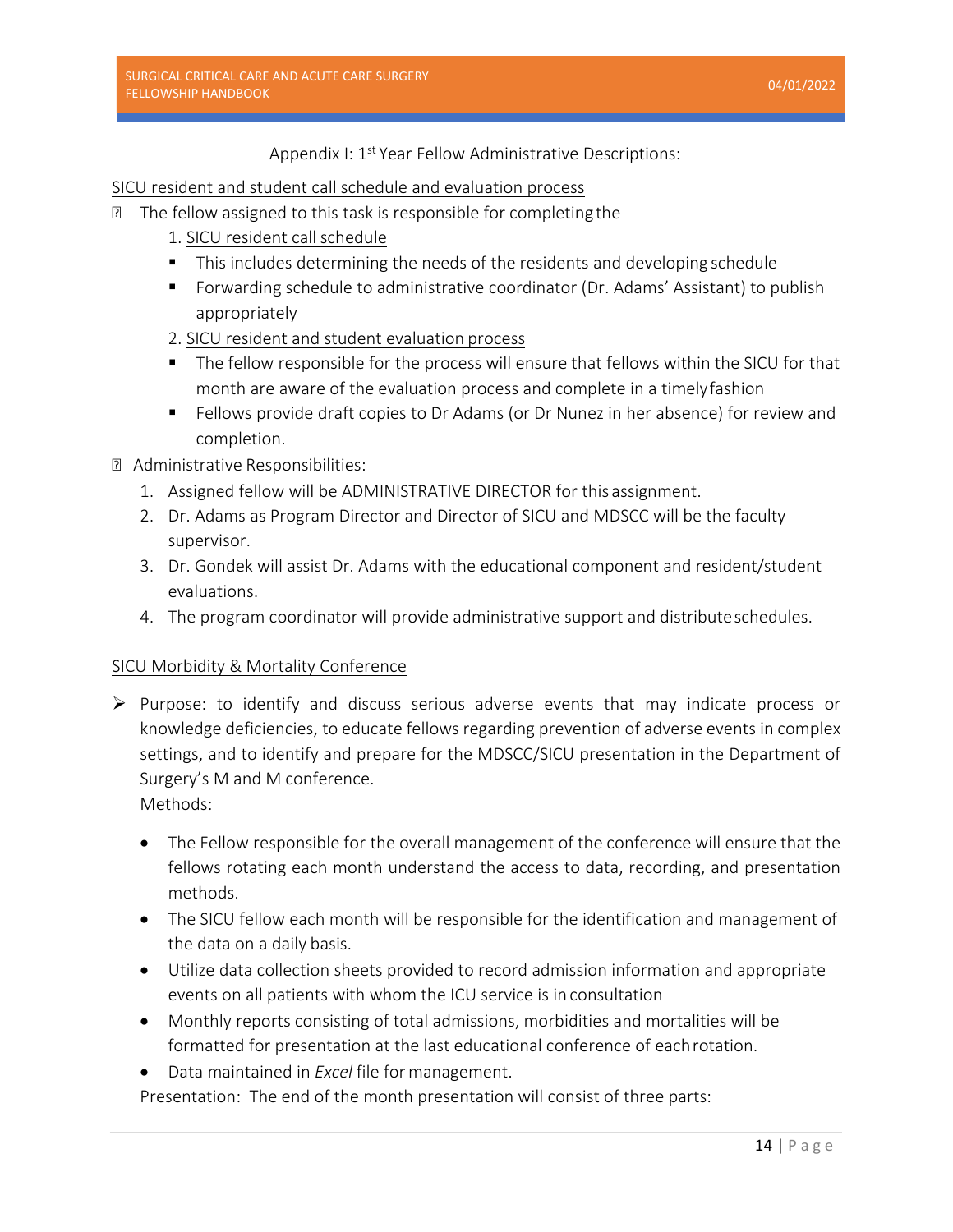- 1. an overview of the morbidities and mortalities
- 2. a brief discussion of the morbidities with appropriate responsibility assessed for each M & M,
- 3. 30 to 45-minute presentation covering one topic represented by the M & M findings. The presentation should contain a literature review of the topic and two to three relevant articles for discussion. The literature should be prepared prior to the conference for distribution to the entire faculty and all fellows. A list of topics will be kept to avoid repetition over the course of a 12 to 24 month period.

Attendance: The attendance of the conference is mandatory when on SICU the current or previous month (will be expected to present SICU M&M the month following the rotation.) Invited guests will include the entire faculty for the SICU and any residents interested in the topic.

- Administrative Responsibilities:
	- 1. The fellow assigned will be ADMINISTRATIVE DIRECTOR for thisassignment.
	- 2.  $1<sup>st</sup>$  year fellows on SICU service to collect M&M cases and responsible for presenting.
	- 3. Dr. Shannon Eastham and Dr. Michael Smith will be the faculty supervisor.
	- 4. The program coordinator will provide administrative support.

### Multidisciplinary Critical Care Fellows Conference

- **If** Fellow assigned to administer this conference will work with the assigned faculty mentor to select topics, presenters (faculty within Division of Trauma and Surgical Critical Care, Anesthesia Critical Care, external faculty, and critical care fellows), format to cover topic outlined in a broad-based critical care format.
- $\triangleright$  Scheduled topics: Ideally, topics will cover a broad range of subjects of importance to critical care. Topics should address those areas outlined in the "Educational Goals and Objectives for Surgical Critical Care" section of the manual. To allow flexibility and to maintain the ability to cover what is of greatest interest to the fellows at any given time, the formalschedule of topics will be only set 5 weeks in advance. At the beginning of each month, the following 5 weeks schedule will be put forth.
- $\triangleright$  Participants: This is the fellow's critical care conference and is directed to them. All Anesthesia CC and Trauma CC faculty, fellows, R-4s and anesthesia resident on the service will be invited. The junior residents and students will not be invited.
- $\triangleright$  Attendance Policy: No conflicting obligations are to be scheduled during conferences if at all possible. Availability of Critical Care faculty and timing of conference generally should enable the Critical Care fellows to attend conferences the vast majority of the time. Occasional acute care situations that arise during conferences may require a specific Critical Care fellow's attention. The Multidisciplinary Critical Care Residents Conference is specifically provided for their education and therefore, faculty generally cover acute issues that arise at thattime.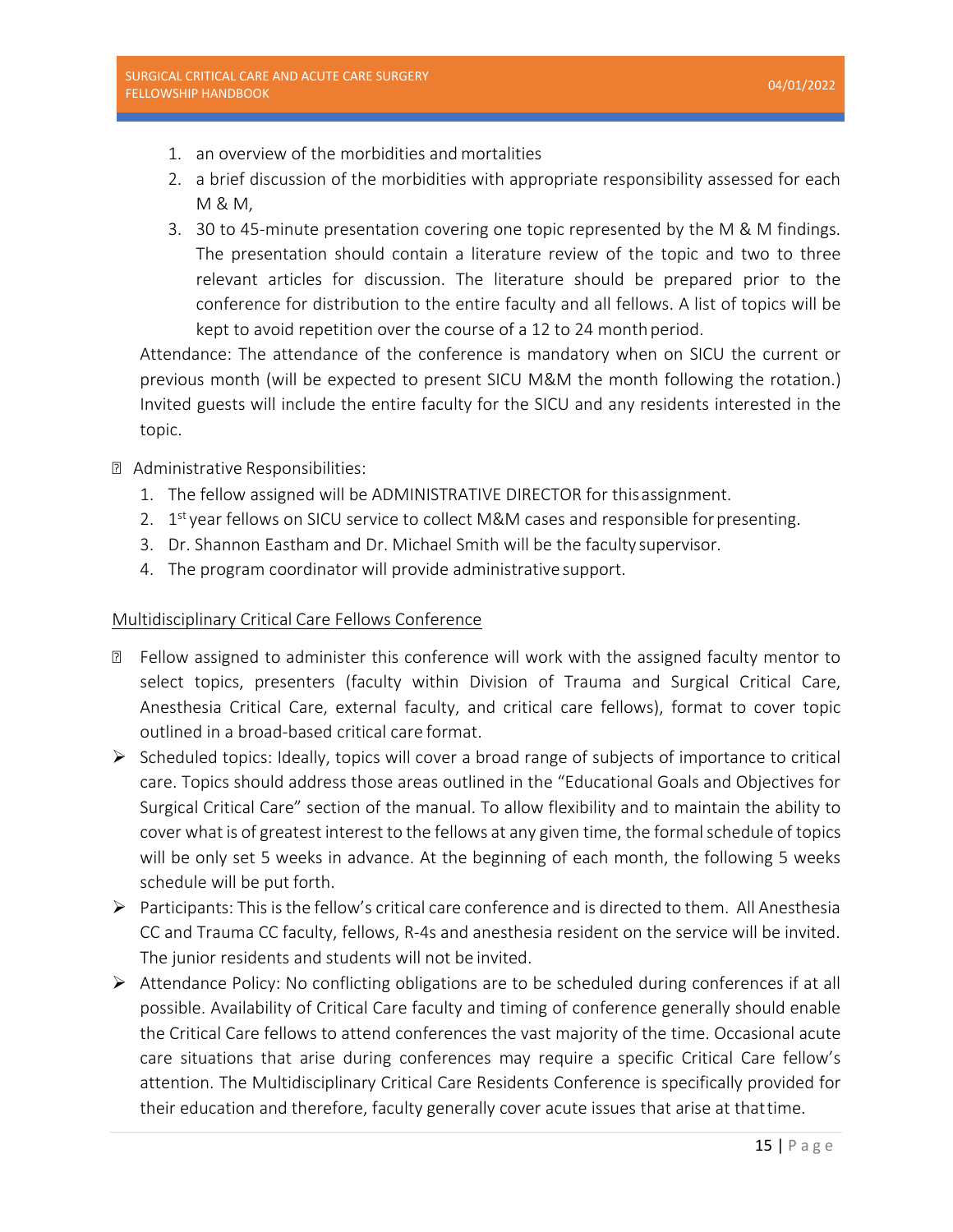- 1) Administrative Responsibilities:
	- 1. Assigned fellow will be ADMINISTRATIVE DIRECTOR for this conference.
	- 2. Dr. Raeanna Adams and Dr. Christina Hayhurst will be the faculty supervisors.
	- 3. The program coordinator will provide administrative support and distributeschedules.
	- 4. The administrative director is responsible for determining the format each week, selecting the speakers, topics, or articles for the conference with close assistance and supervision by Drs Hayhurst/Adams.
	- 5. Attendance records and evaluations will be maintained for RRC and CME documentation purposes

# $1<sup>st</sup>$  year fellows' call, vacation, meeting and time away schedule

- The fellow assigned to this role is responsible for
	- Completing the fellows call schedule each month
		- Working with fellowship coordinator to manage and publish schedule
		- **Ensuring compliance with ACGME resident work hour guidelines**
		- **Ensuring continuous coverage in-house at night**
		- **E** Communicating and problem solving with Program Director in a timely fashion if goals cannot be met
	- Maintaining a excel log with administrative coordinator of the vacations, meeting, time away for the year
		- Should develop a draft plan for the year by August 31
- Administrative Responsibilities:
	- 1. Assigned fellow will be ADMINISTRATIVE DIRECTOR for this assignment.
	- 2. Dr. Gondek as Associate Program Director will be the faculty supervisor.
	- 3. The program coordinator will provide administrative support and distributeschedules.

# SICU/TICU Resident Orientation and Lecture Series

Didactic conference for residents and students rotating in the SICU and TICU. Each Tuesday, Wednesday, and Thursday Faculty and surgical critical care fellows provide lectures and supervisory role.

Participants: Faculty, fellows, residents, students rotating in the SICU and TICU. Monday and Friday teaching in a Socratic style on rounds will be primarily encouraged.

- Administrative Responsibilities:
	- 1. The assigned fellow will be ADMINISTRATIVE DIRECTOR for this conference.
	- 2. Dr Shannon Eastham will be the faculty supervisor.
	- 3. The fellowship coordinator will provide administrative support anddistribute schedules.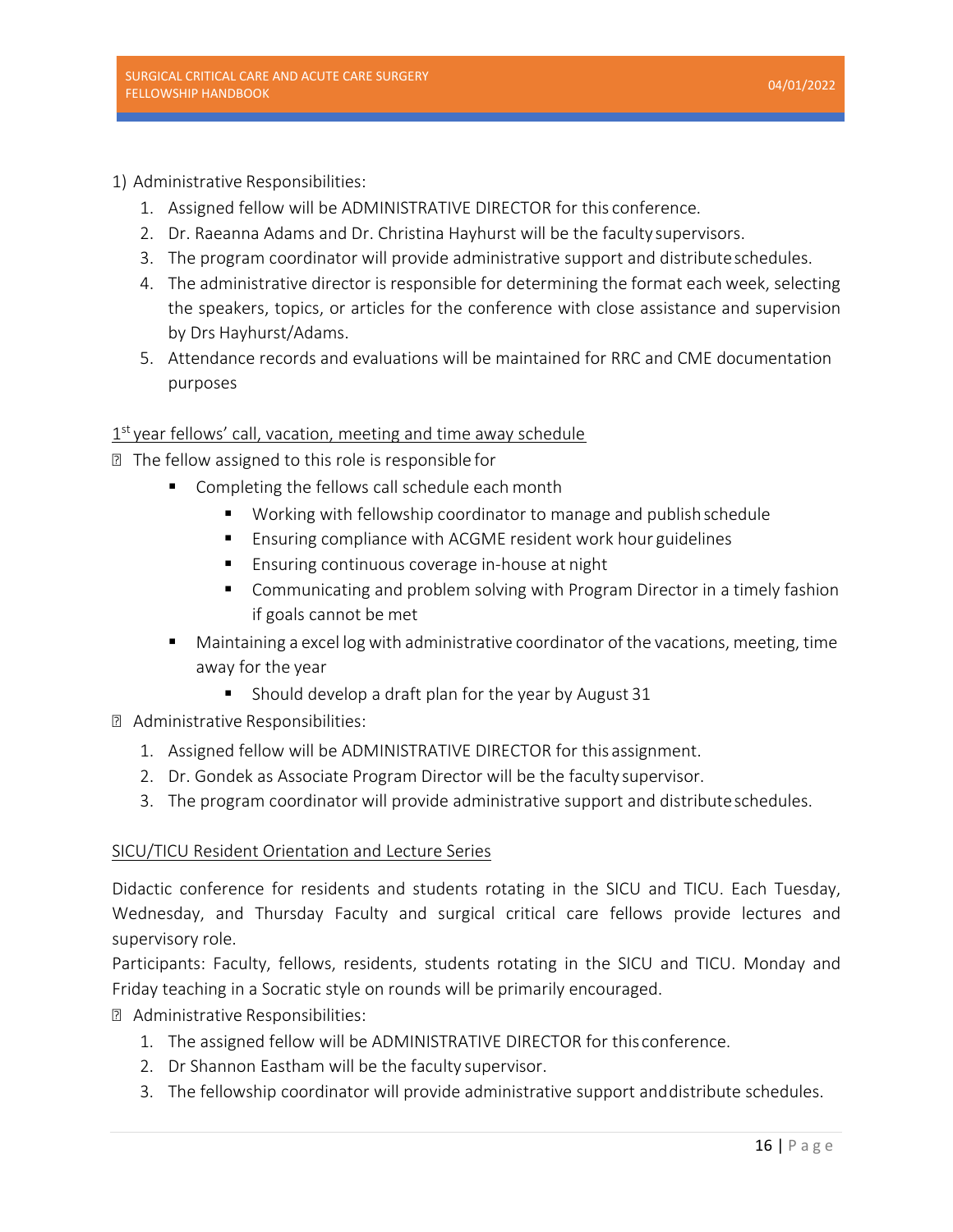# **Appendix II: 2nd Year Fellow Administrative Descriptions:**

#### Trauma Performance Improvement

 The assigned fellow will work closely with Dr. Michael Smith /Melissa Smith (or PI nurse when in place) in the ongoing PI process for the trauma program. The goal for the fellow assigned will be that they can develop, implement, and manage a performance improvement plan approved by the American College of Surgeons.

Responsibilities will include the following.

- 1. Reviewing cases that have been identified through the PI process. This will include morbidities and mortalities.
- 2. Identifying/selecting cases to be presented at the appropriate peer review setting (General surgery M & M, MDTC, TPOPPS etc.)
- 3. Work to develop solutions for problems identified through the PI process, this may include Practice management guideline development, system/process changes, and counseling sessions for involved team members from identified cases.

# Deliverables:

- 1. Working knowledge of TRACS system
- 2. Understand PEER REVIEW process
- 3. PMG updates

# Trauma Education

- The assigned fellow will work closely with Cathy Wilson/Chris Brown/Dr. Oscar Guillamondegui in our trauma educational process. The goal for the fellow assigned will be to develop the ability to create, implement and manage a comprehensive trauma educational program. Their responsibilities will include the following.
	- 1. Training as instructor for ATLS, ATOM and ASSET, Coordinate and instruct for ATLS, ATOM, and ASSET.
	- 2. Develop an internal educational process based on identified cases from our PI process to disseminate to our providers and our subspecialty colleagues. This will meet the need for our colleagues who do not obtain enough trauma specific CME for our ACS Level 1 Verification. The fellow will disseminate monthly to all providers a newsletter with trauma specific educational issues identified from the PI process.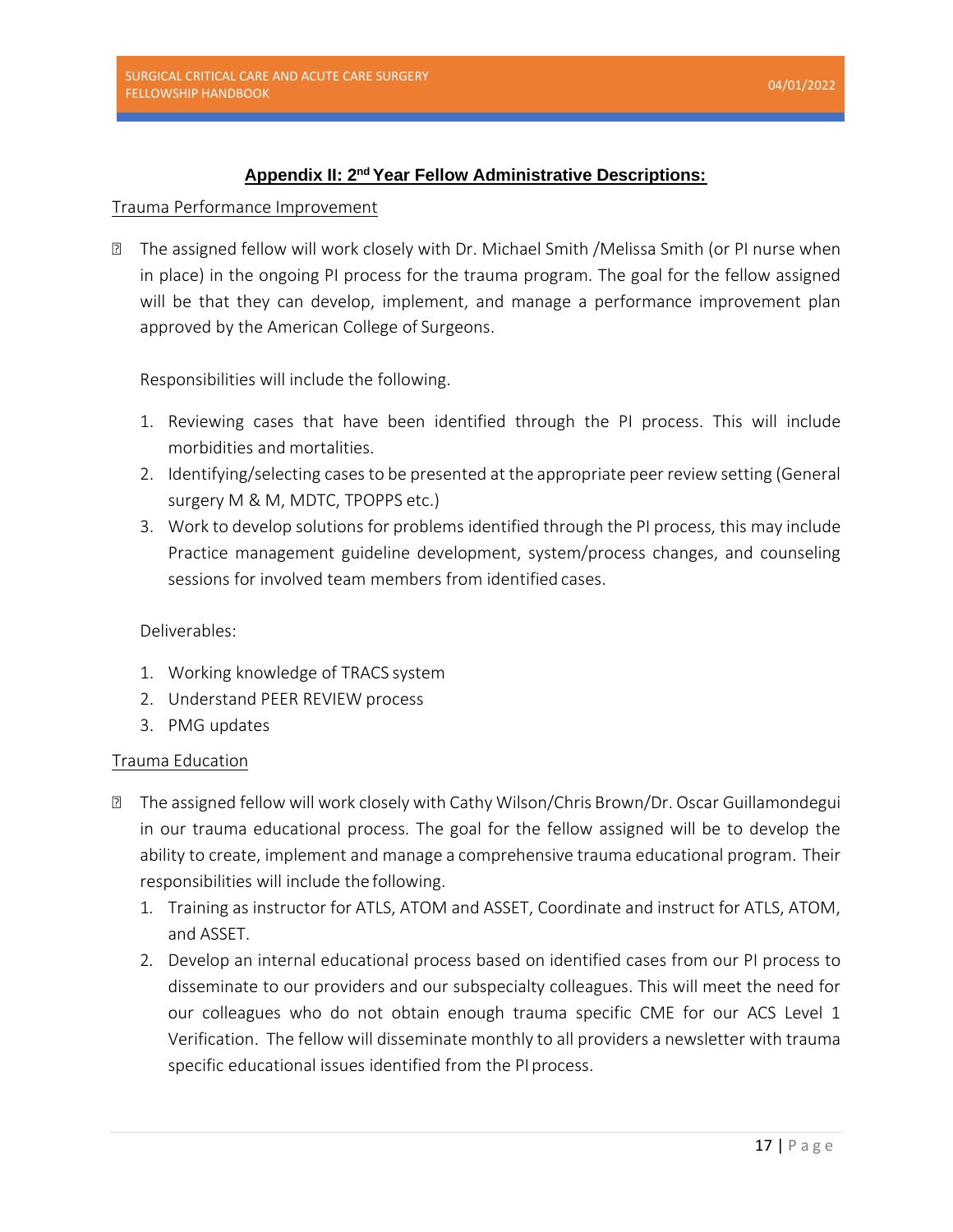Deliverables:

- o Director status for ATLS, ATOM and ASSET
- o Monthly educational materials database for recurrent use over a 24-month system

#### Outreach

- All second-year fellows will work with Cathy Wilson/Melissa Smith/Dr. Oscar Guillamondegui in our outreach program. The goal for the fellow will be a complete understanding and management of a lead trauma center in a large regional trauma system. Their responsibilities will include.
	- a. Insuring appropriate follow up and feed back to our referring hospitals, physicians, and EMS providers.
	- b. Will communicate and/or travel to outside institutions for educational programs and academic detailing when our PI process has identified performance issues at particular institutions.
	- c. Will attend and participate at regional and state level trauma system meetings/processes
	- d. Rural Trauma Team Development course (RTTDC) involvement

Deliverables:

- a. Regional level presence at the STATE and ACS COT region 9meetings
- b. Outreach letters for Positive and Negative outcomes for regionaldistribution
- c. Outreach CME credit lecture for use at regional outreach activities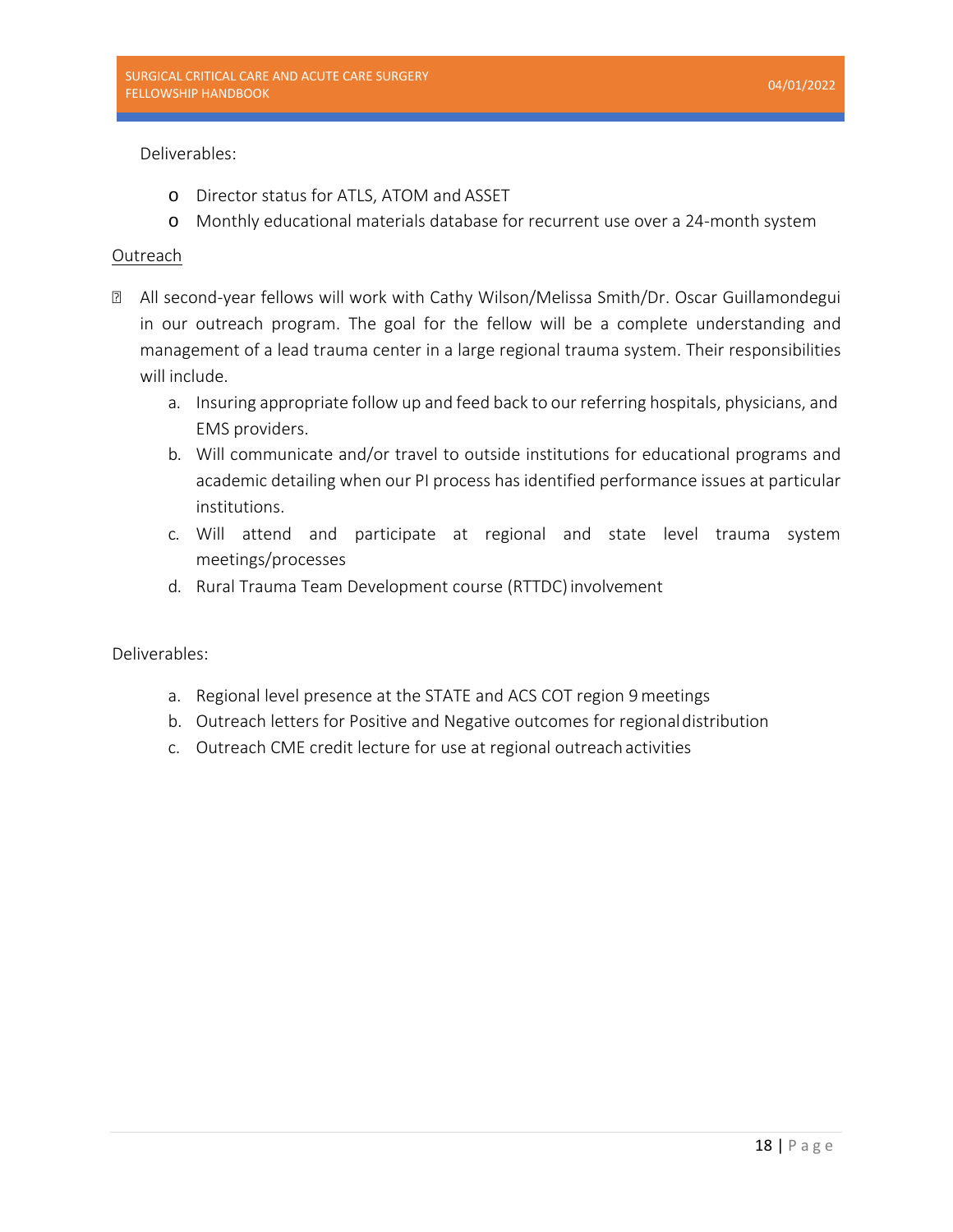# Appendix III: Educational Conference Descriptions

Trauma Service and Emergency General Surgery Morning Reports:

The problem of safe and efficient transfer of care has increased over the past decade as resident work hour restrictions have been implemented, an ever-increasing number of diagnostic tools has become available, and an increasing percentage of complex patients has become concentrated at fewer and fewer facilities. In an effort to accomplish these educational responsibilities, centralize information handling, and facilitate the management and transfer of patient care information, a formalized morning report system will be conducted. This will improve the quality of the information transferred during the sign-out process, enhance resident and physician extender efficiency, provide an open forum for discussing the diagnostic work-up and management of the acutely injured patient, and improve the quality of the resident didactic experience. An organized sign out process will utilize the presence of post-call team members, a large chalk/marker board to organize and identify patient encounters (listed by alias), and a digital viewer allowing access to previous radiographic studies obtained over the previous 24 hour period.

Trauma/Emergency Department Resuscitation Conference:

This is a joint ED/Trauma quality assurance/process improvement conference with the Emergency Medicine Department that reviews the evaluation and resuscitation of critically ill trauma. Videos of resuscitations are reviewed for assessment of quality and performance improvement purposes. This is coordinated and moderated by Kevin High, RN.

Critical Care Fellows Journal Club/PBLD:

Weekly conference administered and hosted by Anesthesia Critical Care that alternates formats, covering both a journal club format and problem-based learning and development.

Acute Care Surgery (ACS) Fellows Conference:

Weekly conference administered by the Division of Trauma and designed to provide Acute Care Surgery Fellows with in-depth knowledge of topics pertinent to the advanced delivery of care and operative management in trauma and emergency general surgery. The format is intended to be a fellow/attending level discussion of up-to-date topics in Acute Care Surgery with majority participation of faculty and trainees when possible. The conference combines topics such as surgical management, administrative issues, epidemiology, citizenship and social media, billing/coding/business and in-depth case reviews in a roundtable session to maximize participation and engagement.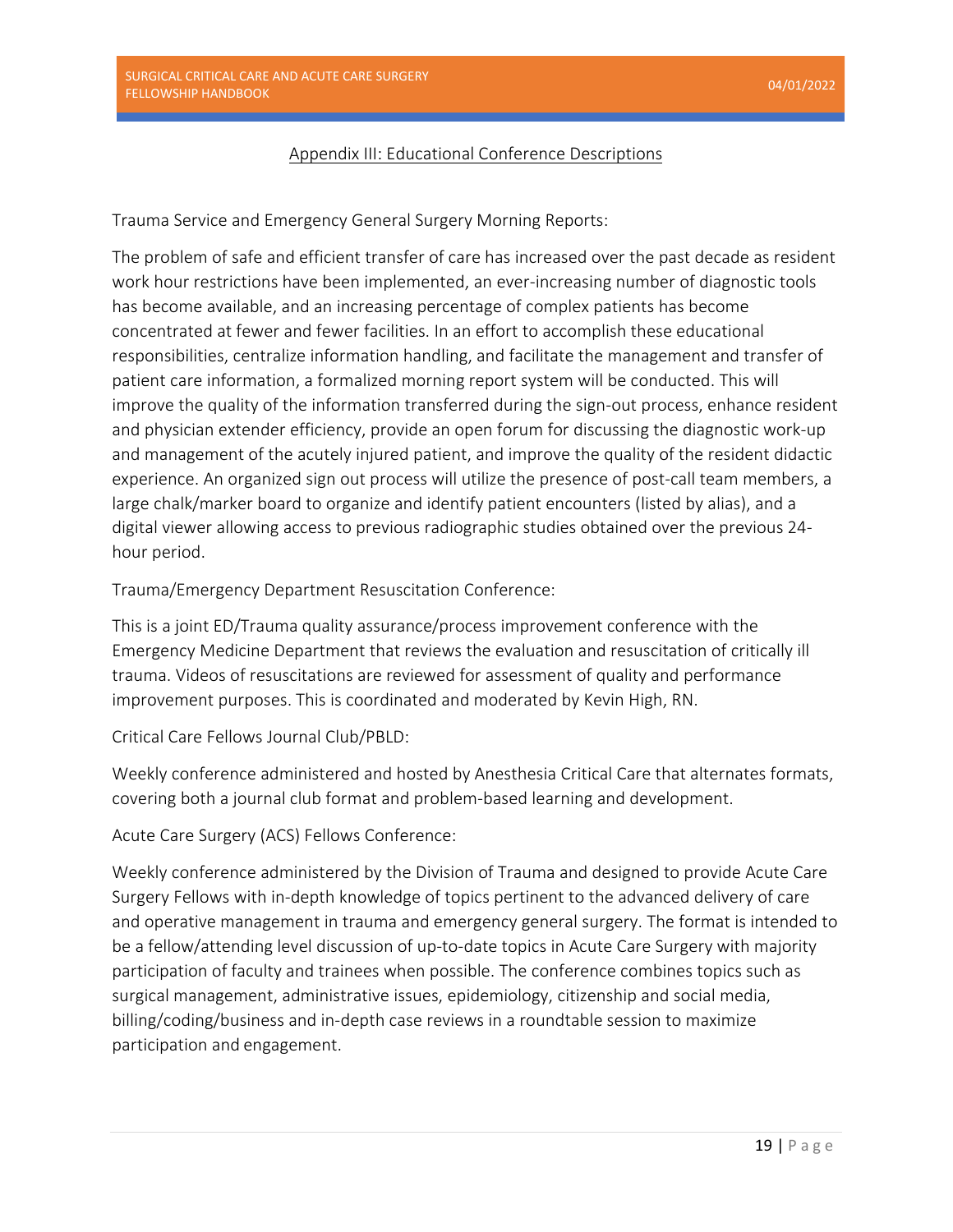Multidisciplinary Critical Care Fellows Conference:

Weekly conference administered by the Division of Trauma, designed to provide Anesthesia and Surgical Critical Care Fellows with in-depth knowledge of topics pertinent to the advanced delivery of Critical Care Medicine. The conference may alternate in format between Socratic topic reviews provided by invited speakers or Critical Care Faculty, topic review seminars provided by the Critical Care Residents, and journal club format in which the first-year fellows pick articles to be discussed. Handouts for the seminars and recent and/or landmark articles relevant to the topic with be selected and provided for review by attendees prior to the meeting.

Surgical Critical Care Resident's Conference:

This didactic conference is for residents and students rotating in the SICU. Each Tuesday, Wednesday, and Thursday, from 1P-2P in the SICU 9T3 Conference Room, lectures incorporating material from the resident intensive care unit education course from the Society of Critical Care Medicine will be given. Faculty and instructors provide lectures and supervisory role.

Surgical Critical Care Divisional Research Conference:

The goal of the Research Conference is to provide research training incorporating elements of study design, biostatistics, funding mechanisms, ethics and resources available at divisional, institutional and departmental level.

Trauma Morbidity and Mortality (M&M) Conference:

Monthly conference where in-depth discussions of trauma related morbid and mortal outcomes are discussed by fellows and residents. Selected cases are then presented at the Department of Surgery M and M.

SICU Morbidity and Mortality (M&M) Conference:

The goal of M&M is to identify and discuss serious adverse events that may indicate process or knowledge deficiencies amongst team members in the SICU. It provides a venue for fellow education regarding prevention of adverse events in complex settings and allows preparation for the SICU presentation in the Department of Surgery's M & M conference. The SICU fellow for the month will be responsible for the identification and management of the morbidity and mortality data on a daily basis. Admission data will be provided by the Process Improvement nurse prior to the conference. Please see Appendix 11 in the fellows' manual for additionaldetail.

SICU Process Improvement and Quality Assurance Conference:

Intensivist/physician driven efforts to improve the delivery of care within the ICU realm are mandatory if patient care is to be maximized. Such efforts are complex, labor intensive and mandate involvement of multiple care groups and harmonious interfaces with broader systems within the hospital. The SICU has a well formed and established Process Improvement system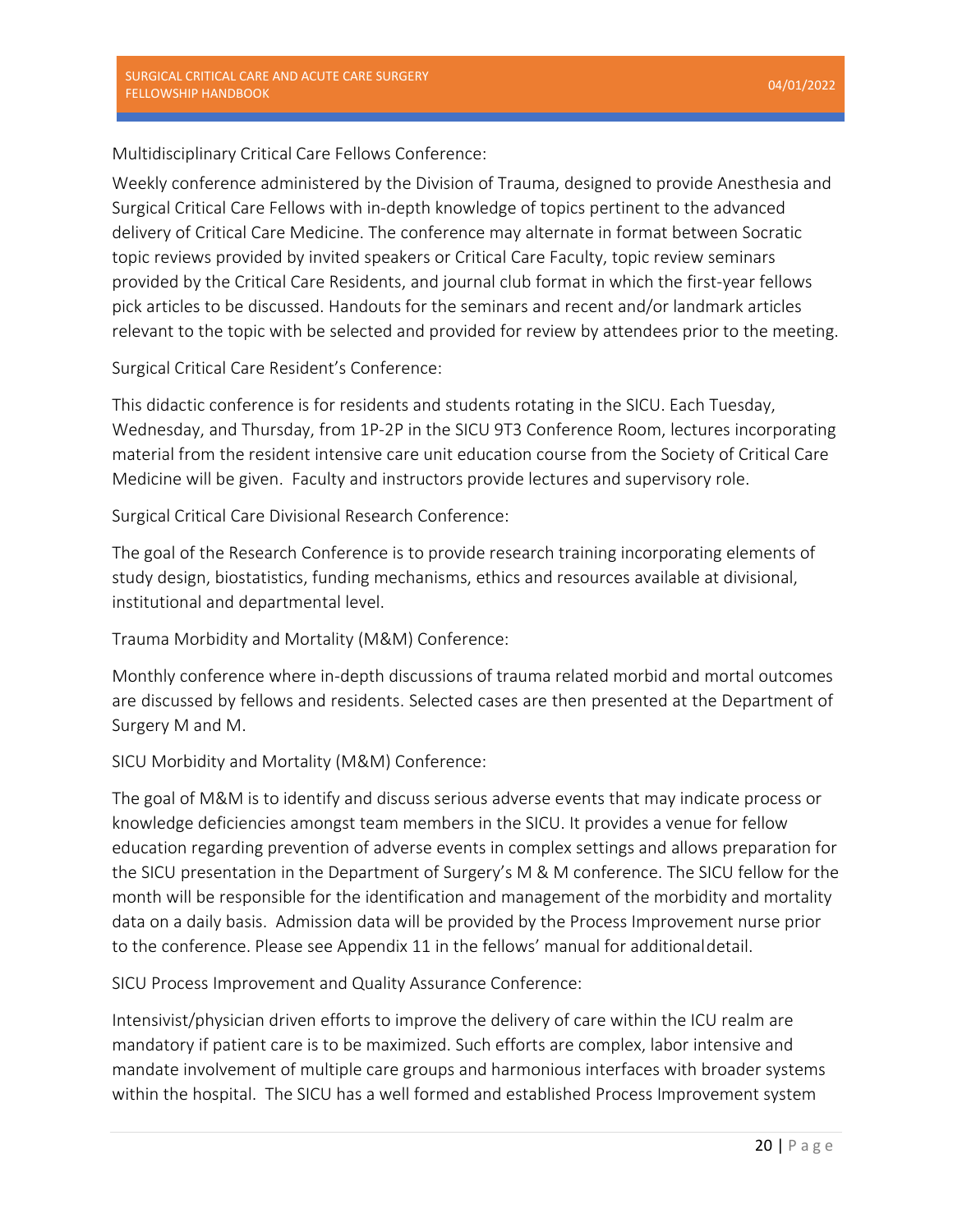and committee. All fellows are encouraged to attend the meeting, but attendance is mandatory during their SICU rotation and when systems issues identified in M & M require presentation at the PI/QA level. The organizational structure is shown below. Fellows in the SICU for the month should review and present all morbidities and mortalities and will receive their Practice Habits comparison data in this format to demonstrate performance level compared to peers.

TPOPPS (Trauma QA/PI) Conference:

Monthly quality review, assessment of performance measures, and referral for process improvement of cases identified and reviewed by trauma coordinator and PI chair. All faculty, instructors, and fellows on trauma attend.

Division of Trauma Faculty Meeting:

Bimonthly meeting of all faculty, fellows, and administrative support from the Division of Trauma for the discussion of quality, educational, administrative, financial, and personnel issues that affect the Division related to Trauma, EGS, RGS, and SICU. First and second year fellows should make every effort to attend.

Multidisciplinary Surgical Critical Care Meeting:

Monthly meeting of Surgical and Anesthesia Critical Care faculty, fellows, ACNP leadership, nursing leadership, and PharmD for the discussion of quality, educational, administrative, financial, and personnel issues for the Surgical ICU.

*Currently, many conferences are virtual by Zoom or other methods. Fellows are expected to attend all the above conferences when they are available, and those are considered protected time except in cases of dire patient emergencies and no other available coverage. The night fellows are excused except for Grand Rounds and M&M. Additional conferences are available throughout the medical center. The Fellows will be invited to additional conferences through the Anesthesia Critical Care program and are invited to attend if they are available and the topic is relevant to surgical critical care or otherwise interested.*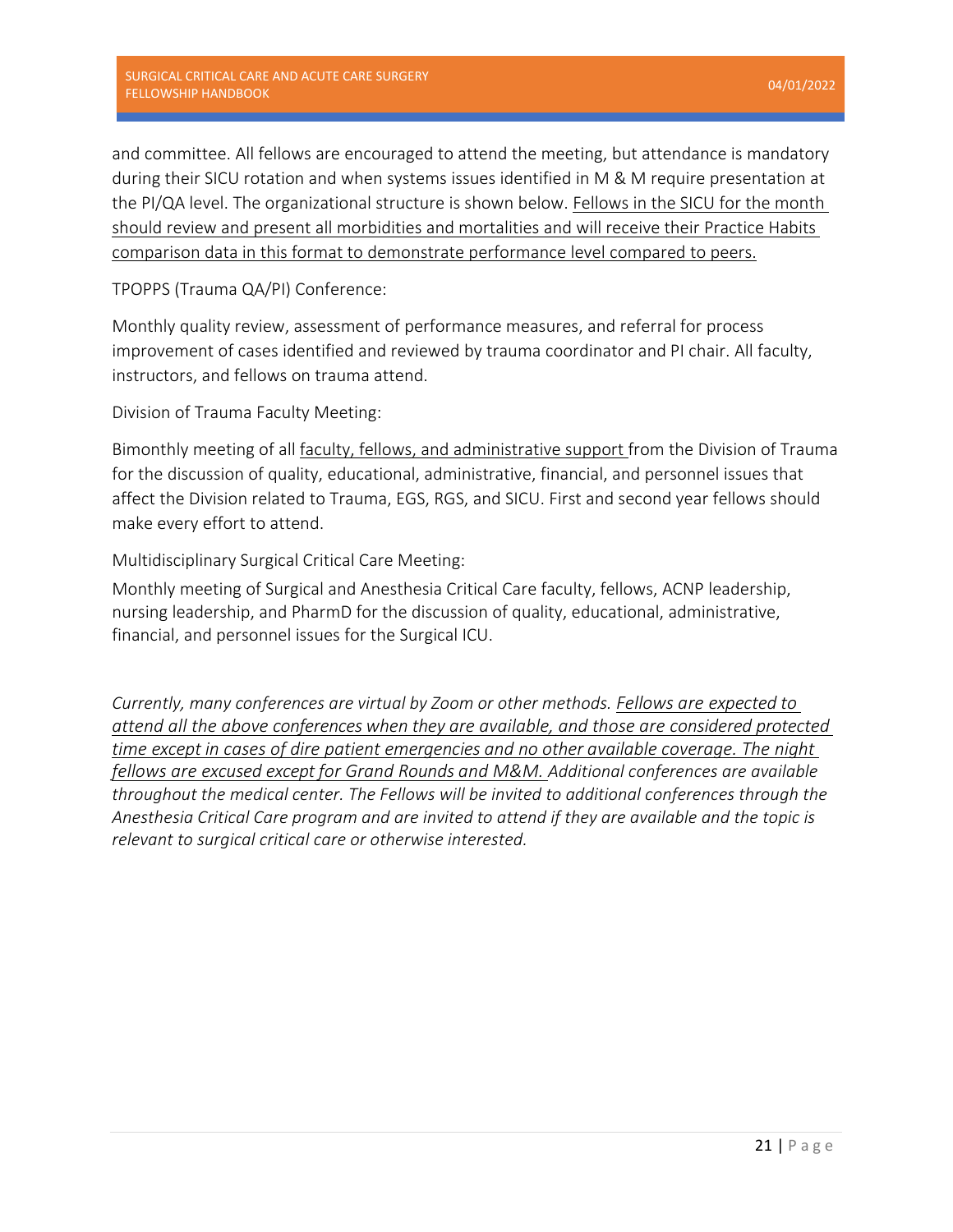# VANDERBILT  $V$  UNIVER 51 TY

#### MEDICAL CENTER

| <b>Policy Description: Travel and Employee Reimbursement</b>   | <b>Policy Number</b>               | FIN 4.2       |
|----------------------------------------------------------------|------------------------------------|---------------|
| <b>Applicability: All Employees</b>                            | <b>Effective Date</b>              | December 2018 |
| <b>Approved By: Finance and Revenue Cycle Policy Committee</b> | <b>Approval Date</b> December 2018 |               |

#### **PURPOSE:**

Vanderbilt University Medical Center's travel policy is designed to support the following aims:

- Support the efficiency and safety of those traveling on Vanderbilt University Medical Center(VUMC) business;
- Comply with external funding requirements; and
- Manage Medical Center resources prudently.

#### **SCOPE:**

This policy adheres to the common element Scope statement presented in the Finance & Revenue Cycle Policy on Policies .

#### **DEFINITIONS:**

**Appropriate:** Suitable or fitting - in theeyes of an objective third party - for a valid business purpose. **Allowable expense:** A necessary, reasonable, and appropriate expense incurred for the primary benefit of VUMC business and therefore permitted to be reimbursed or directly charged based on the permission of the VUMC or by the terms of a sponsored agreement.

**Business meal:** Meals with a clearly substantiated business purpose that are directly associated with the active conduct of VUMC business7

**Business purpose:** A purpose that confirms a good, service, or activity is necessary to fulfill the mission of the VUMC and is of primary benefit to the VUMC rather than the individual; a purpose that can be well defended under public scrutiny or audit.

**Business travel:** Travel for conducting business for the primary benefit of the VUMC's mission. **Entertainment:** Expenses that are social and/or celebratory in nature. Entertainment expenses may include food and beverages, alcohol, catering services, banquet facilities, decorations, and musical groups.

**Necessary:** Required to achieve **a** business objective.

**Reasonable expense:** An expense that is ordinary - not extreme or excessive - and reflects a prudent decision to incur the expense on behalf of VUMC business.

**Receipt:** A legible, electronic image of the original merchant receipt or invoice issued by the supplier or service provider to document and substantiates the business transaction.

#### **POLICY:**

VUMC reimburses reasonable and necessary business-related travel expenses in as expeditious a manner as is practicable. Travelers should neither gain nor lose personal funds because of businessrelated expenses incurred on behalf of VUMC.

All employee reimbursements should be submitted via the Concur expense tool. Guests and students traveling on behalf of VUMC should be reimbursed via check request.

VUMC's travel tool supports the VUMC travel policy.If departments, centers, etc.choose to have more restrictive policies,these policies will be supported at the local level. Center, department anddivisional business officers are responsible and held accountable for the implementation of and adherence to this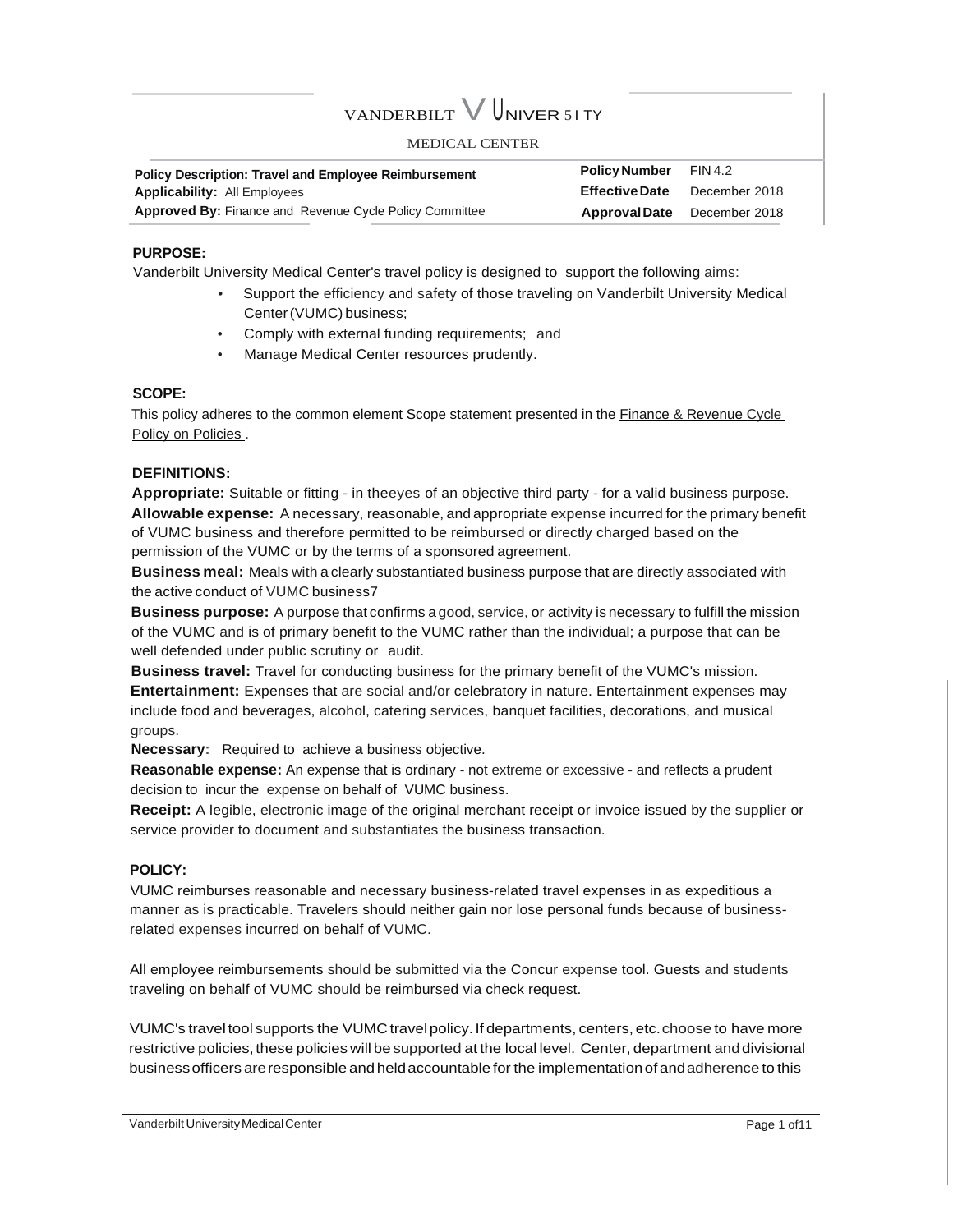| VANDERBILT V UNIVER SITY<br>MEDICAL CENTER                     |                       |                |
|----------------------------------------------------------------|-----------------------|----------------|
| <b>Polley Description: Travel and Employee Reimbursement</b>   | <b>Policy Number</b>  | <b>FIN 4.2</b> |
| <b>Applicability: All Employees</b>                            | <b>Effective Date</b> | December 2018  |
| <b>Approved By: Finance and Revenue Cycle Policy Committee</b> | <b>Approval Date</b>  | December 2018  |

policy. Approval of travel plans, and other business-related expenses happens at the department level through effective planning, communication and management.

Exceptions to this policy require approval of the Chief Operating Officer and the Chief Financial Officer.

#### **1. AIRTRAVEL**

1.1. AirReservations

Exceptforextremecasesnecessitatedbybusinessneedsand/ortopreservepersonalsafety, air reservations should be made through the online booking toolor, in the case of international or complex itineraries, directly with the designated travel agency. All airfare must bepurchased with either apersonal credit cardor VUMCissuedTravel& Entertainment Card at the timeofticketing.

1.2. Fares/Ticket Types/Class of Service

Travelers should purchase the lowest available economy class airfare that meets the business needs of the travel, except as outlined below. Travelers may upgrade the level of service at personal expense or by using their personal airline rewards points/ m iles/ credits. Reasonable fees associated with priority boarding and economy class upgrades (e.g., Economy Plus, exit row, aisle seat, etc.) are reimbursable.

Business class or first-class seating may be used only if the traveler's applicable officer approves it in writing in advance. One of the following conditions should be met:

- Any flight segment has a scheduled in-air flying time more than four hours;or
- The totalscheduled in-air flight time for all flight segments is more than seven hours; or
- A medical justification has been documented and approved by the Equal Opportunity, Affirmative Action, and Disability Services Department(EAD).

# 1.3. Changes, Cancelations, and Unused Tickets

When travel plans must be changed due to business reasons, the traveler is responsible for notifying the travel agency, so the unused ticket can be applied to the next business trip. Penalties for changes to an airline ticket for business reasons or circumstances beyond the traveler's control are reimbursable from VUMC funds. For affected tickets paid from federally-sponsored funds, contact VUMC Finance Grant Accounting to determine if the penalty may be charged to the grant.

Unused tickets may not be used for personal travel.

1.4. Pre-Travel Reimbursement

For out-of-pocket airfare incurred by the traveler in advance of travel, the traveler may seek reimbursement in accordance with the guidelines of the funding source. If the funding source is restricted, please coordinate with your business administrator to ensure compliance with external restrict ions . Should the trip be cancelled the reimbursement should be returned to VUMC. Airline tickets may be held for future use.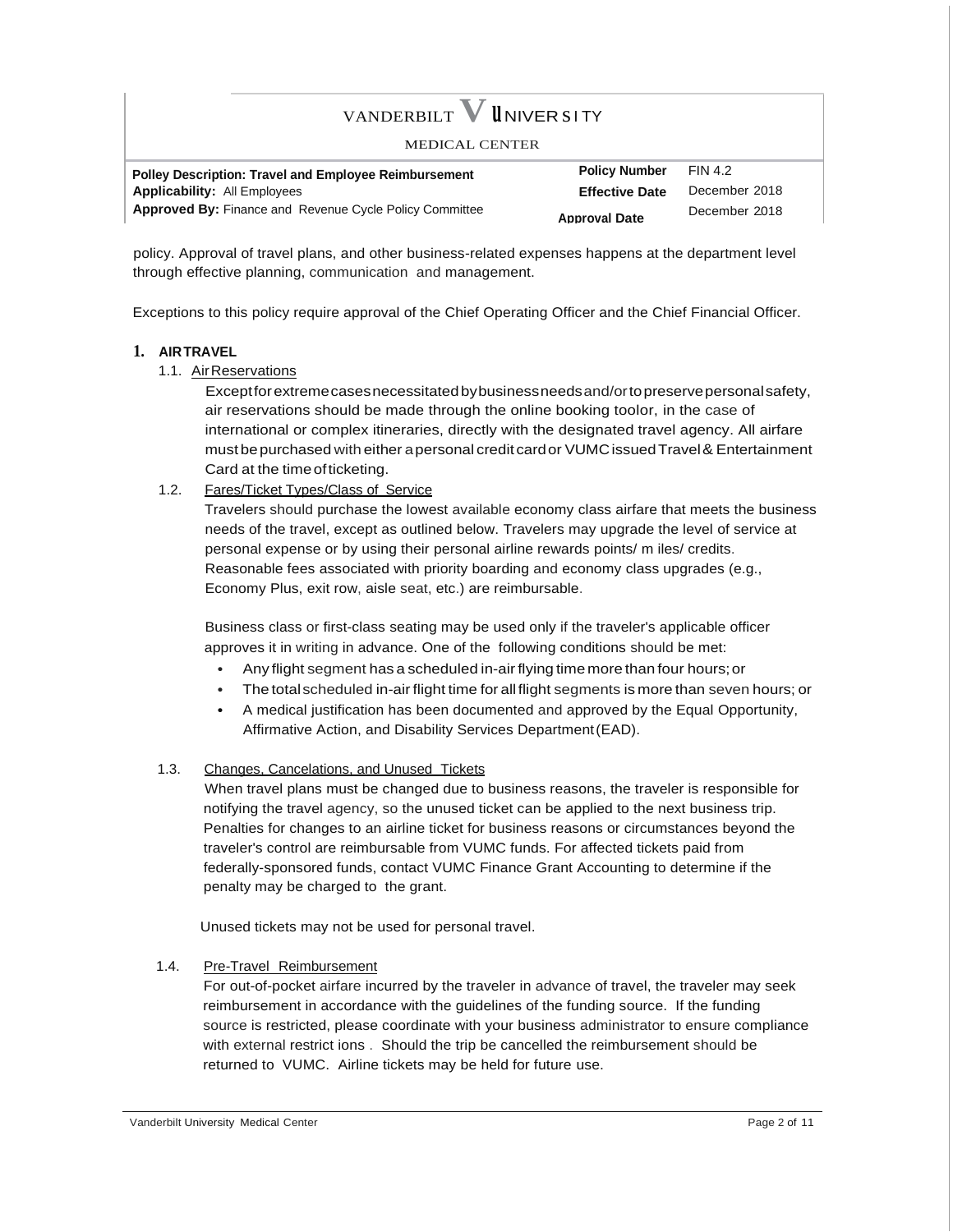# vanderbilt  ${\rm V}$  Univer S ty

#### MEDICAL CENTER

| <b>Policy Description: Travel and Employee Reimbursement</b>   | <b>Policy Number</b>               | <b>FIN 4.2</b> |
|----------------------------------------------------------------|------------------------------------|----------------|
| <b>Applicability: All Employees</b>                            | <b>Effective Date</b>              | December 2018  |
| <b>Approved By:</b> Finance and Revenue Cycle Policy Committee | <b>Approval Date</b> December 2018 |                |

#### 1.5. Baggage Fees

Baggage fees that are reasonable and appropriate for the purpose and length of the trip are reimbursable. Fees for baggage that is personal in nature (e.g., golf clubs) or that are not reasonable and appropriate for the purpose and length of the trip will not be reimbursed.

#### 1.6. Private Aircraft

In general, VUMC faculty and staff members are prohibited from using non-commercial (private/corporate/state owned, rented, or borrowed) aircraft (fixed-wing or rotary) for VUMC business travel. Exceptions to this prohibition require written approval in advance of committing to the travel from both the Office of Risk and Insurance Management [\(https://www.vumc.org/risk-management/management\)](http://www.vumc.org/risk-management/management))andthe ChiefFinancialOfficer.

#### 1.7. Airline Requirements for Federally Funded Sponsored Research Projects

# • Fly America Act

The Fly America Act (FAA) requires the use of a U.S. air carrier for federally funded foreign travel.In someinstances, a non-U.S. aircarrier maybe used if it meets one or more of the exception criteria listed in the Federal Travel Regulation (FTR) guidelines section 301-10.135-138, available online: http://vu.edu/fly-america-act.

• CodeShare Agreement

The Code Share Agreement provides for compliance with the Fly America Act if the U.S. air carrier is the ticketing agent and issues a flight on a non-U .S. air carrier. The payment for the airfare must be made to the U.S. air carrier.

### • OpenSkies Agreement

TheOpenSkiesAgreement provides thatqualifyingtravelers, whosetravel issupported by federal funds, may travel on airlines headquartered outside of the UnitedStates in countries where bilateral/multilateral agreements exist. For a listing of Open Skies Partners, visit [http:ljwww.state.gov/e/eb/rls/othr/ata/114805.htm.](http://www.state.gov/e/eb/rls/othr/ata/114805.htm) For the Open Skies Agreement exception to be allowed and selected in the Fly America Waiver Checklist, two criteria must be met:

- Travel is not being reimbursed by the Department of State or the Department of Defense; and
- The traveler ensures the air courier is Open Skies Compliant. More information about the agreement is available at [http://www.gsa.gov/portal/content/103191.](http://www.gsa.gov/portal/content/103191)

#### **2. HOTELS**

#### 2.1. Hotel Reservations

VUMC travelers should use the online booking tool or the VUMC travel agency to book hotel rooms (available at\_htt ps:/ / sso.vanderbilt.edu/ idp/startSSO.ping?Partn erSpld=concur\_vumc). If lower rates for accommodations are available through a conference room block rate or a fraternal/professional society these may be booked directly by the traveler.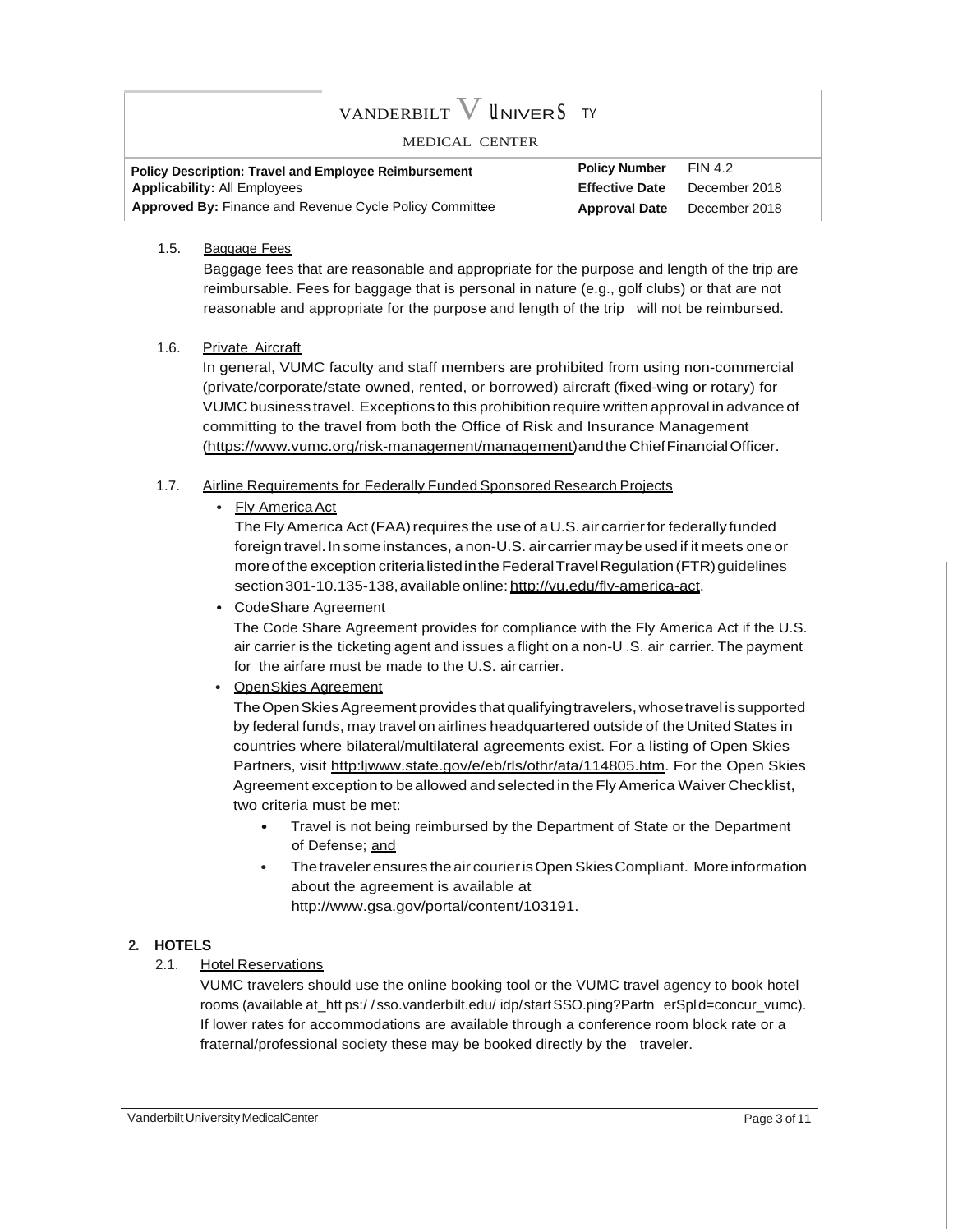# VANDERBILT **V <sup>u</sup>** NIVER <sup>s</sup><sup>I</sup> <sup>T</sup> <sup>Y</sup>

M E DIC AL C ENT ER

Policy Description: Travel and Employee Reimbursement Applicability: All Employees

**Policy Number Effective Date Approval Date** FIN 4.2 December 2018 December 2018

Approved By: Finance and Revenue Cycle Policy Committee

2.2. Hotel Class andRoom s

The class of hotel should be reasonable and appropriate for the busine ss purpose and location . Travelers should stay in standard or equivalent rooms.

#### **3. AUTOMOBILE RENTAL**

3.1. RentalCarReservations

VUMC travelers should use the online booking tool or the VUMC trav el agency to book rental cars(available athttps://sso.vanderbilt. edu/idp/startSSO.ping?PartnerSpld=concur\_vume).

3.2. When to Use

Rent al cars should be used when they are less expensive than alternative means of transportation (e.g., t axi, car service, or train) or where there are convenience or safety issues that justify the additional cost.

#### 3.3. Car Class and Features

Rental of up to a mid-sized (intermediate) car is reim bursable. If there are three or more individuals traveling together, if the traveler is transporting sizeable equipment, or if there are other valid business needs, larger vehicles may be rented. The cost of a GPS will be reimbursed if deemed necessary for safety reasons; however, this costmaynot becharged to federal funds. The cost of other upgrades or accessories, such as a satellit e radio, willnot be reimbursed.

#### 3.4. Fuel for Rented Automobile s

Travelers should refuel the rental carprior to returning to the rental agency and to decline the pre-paid fuel options. The cost of fuel will be reimbursed.

#### 3.5. Incidental Rental Car Expenses

All busin ess-related tolls and parking charges will be reimbursed. Tickets or fines associated with parking or travel violations, and charges for vehicle lockouts will not be reimbursed .

#### **4. LOCAL TRANSPORTATION**

Reasonable and necessary costs of public transportation , airport shutt les, taxis, and car services (e.g. Uber, Lyft) are acceptable for service to and from airports, between appointments , and between hotels and meeting locations.

#### **5. BUS OR RAIL**

Travel by bus or rail is allowed when it is less expensive than alternative means of transportation or when there are conveniences or safety issues.

#### **6. TRAVEL VIA PERSONALAUTOMOBILE**

6.1. AcceptableUse

Use of person al automob iles for business travel is allowe d when it is lessexpensivethan alternative means of transport ation or when there are convenience or safety issues th at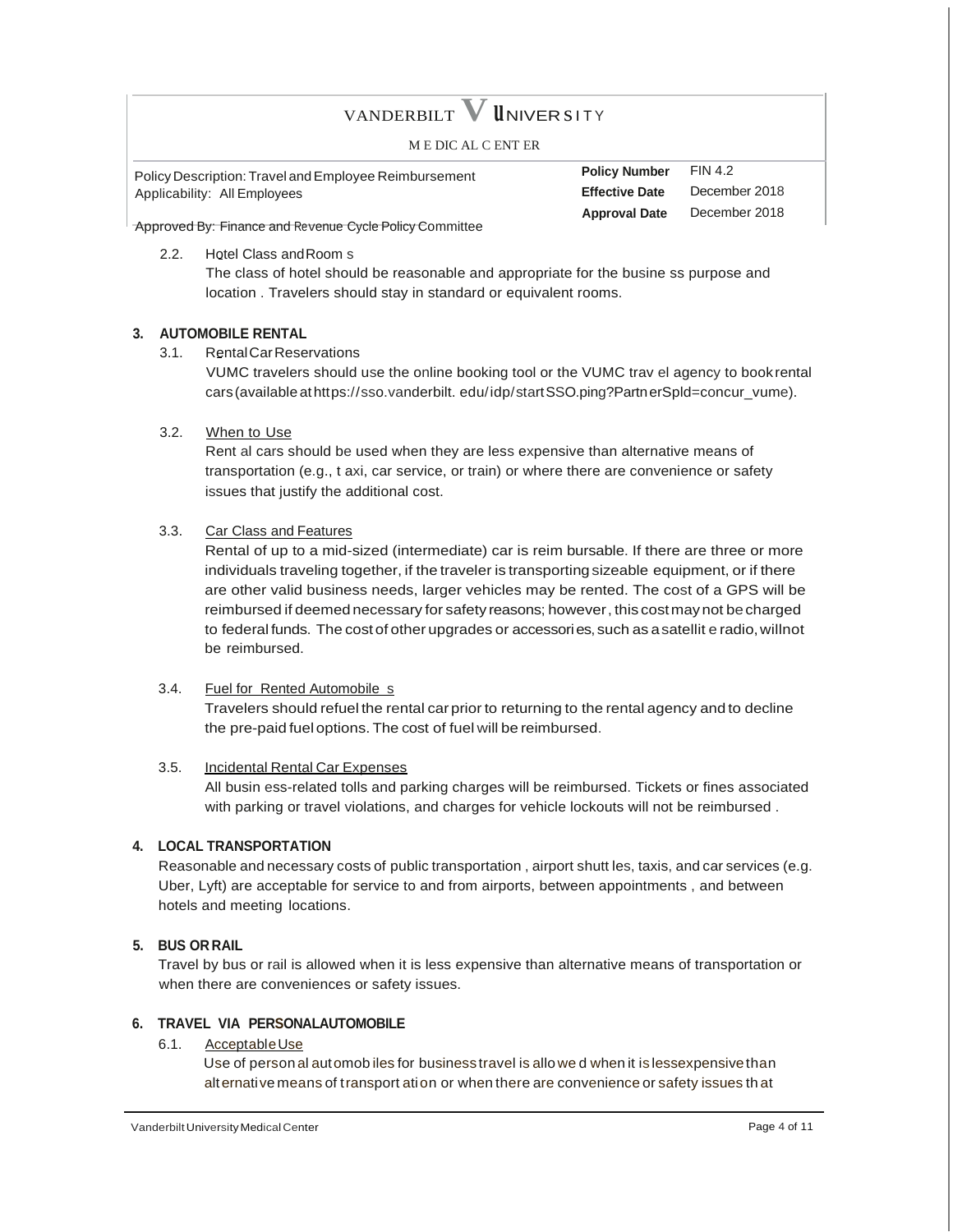# **VANDERBILT V UNIVER SITY**

#### M EDIC AL CENTER

| <b>Policy Description: Travel and Employee Reimbursement</b>  | <b>Policy Number</b>  | FIN4.2        |
|---------------------------------------------------------------|-----------------------|---------------|
| <b>Applicability: All Employees</b>                           | <b>Effective Date</b> | December 2018 |
| <b>Approved B:</b> Finance and Revenue Cycle Policy Committee | <b>Approval Date</b>  | December 2018 |
|                                                               |                       |               |

justify the additional cost. Use of personal automobiles for normal commuting will not be reimbursed.

#### 6.2. Mileage Reimbursement

Business mileage is the travel an employee incurs beyond normal commute mileage (from home to the office and home again on a normal workday). Exceptions can be granted based on the employees work requirements with approval of the department. When a personal automobile is used for business travel, the traveler will be reimbursed up to the current IRS authorized mileage rate for miles incu r red. The mileage reimbursement covers all costs related to the operation of the vehicle, including service, maint enance , insurance, depreciation, and fuel. For additional guidance or questions regarding mileage reimbursement, please email [VUMCconcur@vanderbilt.edu](mailto:VUMCconcur@vanderbilt.edu)

#### 6.3. Parking andTolls

Reasonable parking charges and tolls associated with business travel will be reimbur sed.

#### **7. MEALANDENTERTAINMENT EXPENSES**

7.1. Meal and Entertainment Expense Reimbursement Guidelines

Expenses for meals are reimbursable on the basis of actual, reasonable expenses incurred. VUMC does not utilize per diem rates. In situations where an individual is conducting business with one or more non-VUMC guests, reasonable meal and entertainment expenses are allowable except where noted below. Business m eals and entertainment must be directly related to VUMC business, and the business purpose must be documented in writing.

Meal expenses exceeding a reasonable amount should be recorded as entertainment expenses. All entertainment expensesmustbe isolated fromdirect or indirect charges to sponsored funds. Entertainment, including alumni and development expenses, cannot be chargedto sponsoredrestrictedcenters.

#### 7.2. Alcoholic Beverages

Alcoholic beverage costs generally are considered personal expenses. However, if appropriate and necessary to support the business purpose, the charges must be classified as entertainment expenses, regardless of the funding source. In cases where a meal includes alcohol, and when that meal is going to be charged to a sponsored grant or contract, the traveler must clearly ident ify and segregate the alcohol expense during the reimbursement request process. Alcohol expensesmust be charged to a non-sponsored funding source.

#### 7.3. MealandEntertainment Documentation

The Internal Revenue Service requires all business meals and entertainment expenses to be properly documented. This includes a list of attendees with titles and affiliation, or identification of a discernible group, the number of attendees, the geographic location in which the expense was incurred, the date of the expense and its business purpose.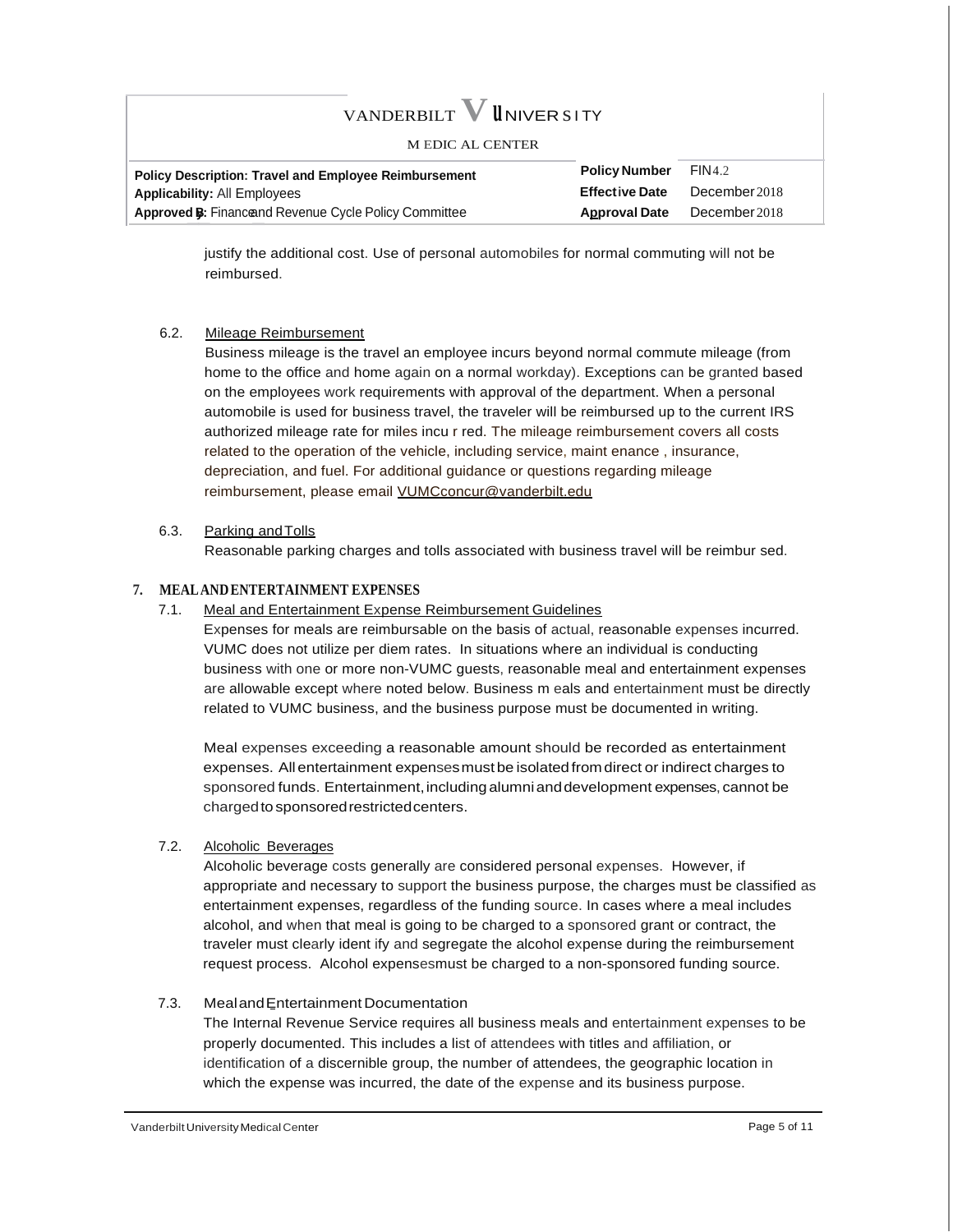# VANDERBILT **V <sup>u</sup>**NIVER <sup>s</sup> I TY M EDI C AL CENTER **Policy Description: Travel and Employee Reimbursement Policy Number** FIN 4.2<br> **Applicability:** All Employees **Property Applicability:** All Employees **Applicability: All Employees Approved By:** Finance and Revenue Cycle Policy Committee **Approval Date** December 2018

#### **8. COMMUNICATIONS EXPENSES**

8.1. Telephone Usage While Traveling

Long distance phone and fax expenses that are reasonable and necessary for conducting business are reimbursable. When necessitated by business need, temporary international charge plan additions to personal cell phones will be reimbursed.

#### 8.2. Internet Access

Internet access (e.g., hotel, airport, airline, etc.) during travel for business purposes is reimbursable.

#### **9. INSURANCE AND RISK MANAGEMENT**

9.1. Business Travel Accident Insurance

While traveling on VUMC business, faculty and staff are covered by the VUMC's business accident insurance policies. Commuting to and from work is not covered. VUMC's travel accident policy provides\$100,000for accidental loss of lifeandupto \$100,000 for accidental dismemberment. If a claim is incurred while traveling on VUMC business, all necessary documentation must be provided to the Office of Risk and Insurance Management [{https://www.vumc.org/risk-management/\)](http://www.vumc.org/risk-management/)) after the incident.

# 9.2. Car Rental Insurance

Automatic liability coverage for bodily injury, property damage and physical damage to a rental car is provided by VUMC. When traveling on domestic VUMC business, decline Collision Damage Waiver {CDW) and personal liability insurance offered through the rental company. When traveling on foreign VUMC business, purchase additional rental car insurance if off ered.

#### 9.3. Personal Automobile Insurance

Faculty or staff members, and students who use their own automobiles or other individuallyowned, non-rented vehicles to conduct VUMC business are responsible for the automobile liability and physical damage associated with the operation of that automobile. VUMC's insurance coverage provides secondary coverage. The traveler's personal insurance is primary in the event of an accident.

#### 9.4. International Travel Emergency Assistance

International SOS ("1505") provides worldwide access to emergency medical, security and travel assistance and evacuation services for VUMC faculty, staff, students and employees while traveling outside the United States on VUMC business. ISOS services assist the traveler with access to medical, personal, travel, security and legal services when away from home. Reservations made through VUMC's on line booking tool or through VUMC's travel agency are registered automatically with 1505. Additional information on ISOS services is available from the VUMC International Office ((VUMC Global Services)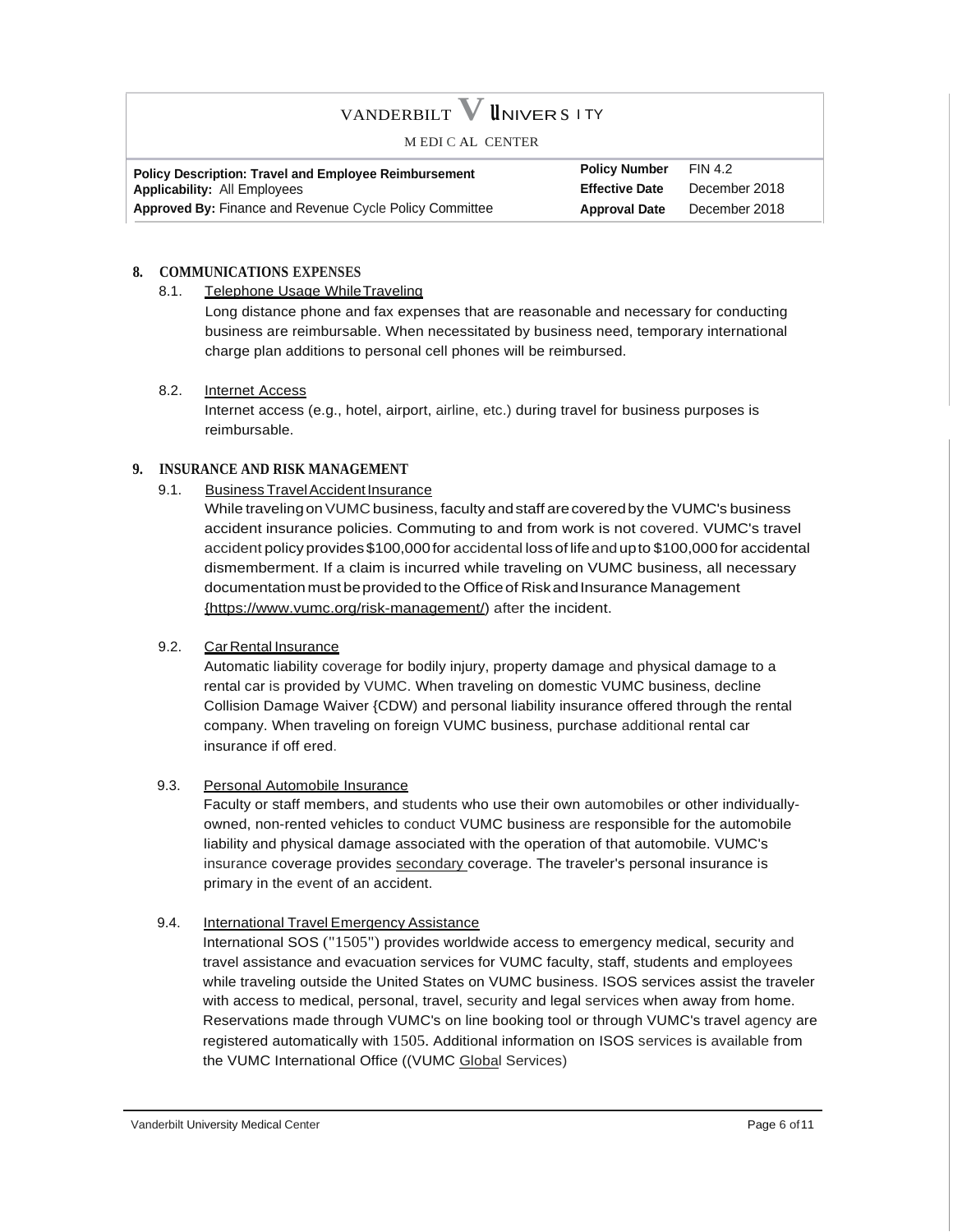#### $V$ ANDERBILT  $V$  **U** N IVE RS I TY MEDICAL CENTER Policy Description: Travel and Employee Reimbursement Applicability: All Employees Approved By: Finance and Revenue Cycle Policy Committee **Policy Number** FIN 4.2 **EffectiveDate** December 2018 **ApprovalDate** December 2018

#### 9.5. Accidents, Injuries, Thefts, and Other Safety Issues

Accidents, thefts, and other crimes while traveling on VUMC business must be reported immediately to the proper authorities, consistent with local/state laws. If a traveler is injured or develops a work-related illness while traveling, the traveler should consult with Risk Management ((VUMC Risk Management) or call 615-936-0660) to determine whether he/she may be entitled to workers' compensation benefits. Alternatively, affected employees may electronically report a First Report of Work Injury through the Risk Management website.

#### **10. OTHER TRAVELCONSIDERATIONS**

10.1. Approval to Travel

Travelers are responsible for ensuring that they have the necessary approval from their supervisor to take a trip prior to committing VUMC funds or incurring expenses. Additionally, travelers are responsible coordinating with the appropriate department to ensure that funds are available to pay for the travel.

VUMC travelers are responsible for understanding and adhering to specific restrictions that may be required by the applicable funding agency, sponsor or other outside group paying for the travel. These restrictions, to the extent that they are more restrictive than VUMC's travel policy, supersede any restrictions outlined in this policy. Travel supported by sponsored program contracts and grants may require prior written agency and/or Internal approval. Travelers should refer to applicable grant or contract requirements and regulations to determine whether prior agency approval Is required and if other restrictions apply.

#### Community Partners for Sponsored Projects

Cash advances for community partners, can begranted upon authorized approval by the department responsible forthe management ofthe FederalGrant. The department willbe required to document procedures for the management of the advance and distribution of funds to thegrant.

This willalsoinclude reconciliationof allfunds associated with the project according to the documented departmental process agreed with the Office of Finance - Grants.

#### 10.2. Receipt Requirements

For a business expense to be approved and reimbursed, it must be properly substantiated . Itemized receipts for all expenditures greater than or equal to \$25 are required. Appropriate receipts should include transaction amount, itemization of goods or services purchased, method of payment (receipt showing last 4 digits of card number), date and merchant name. If spons or or departmental requirements are more restrictive, this will take precedence. When the original receipt Is not available or does not contain adequate information, a copy of cancelled check, credit card statement or paid invoice may be substitut ed. If none of those are available, a missing receipt affidavit may be used. The missing receipt affidavit can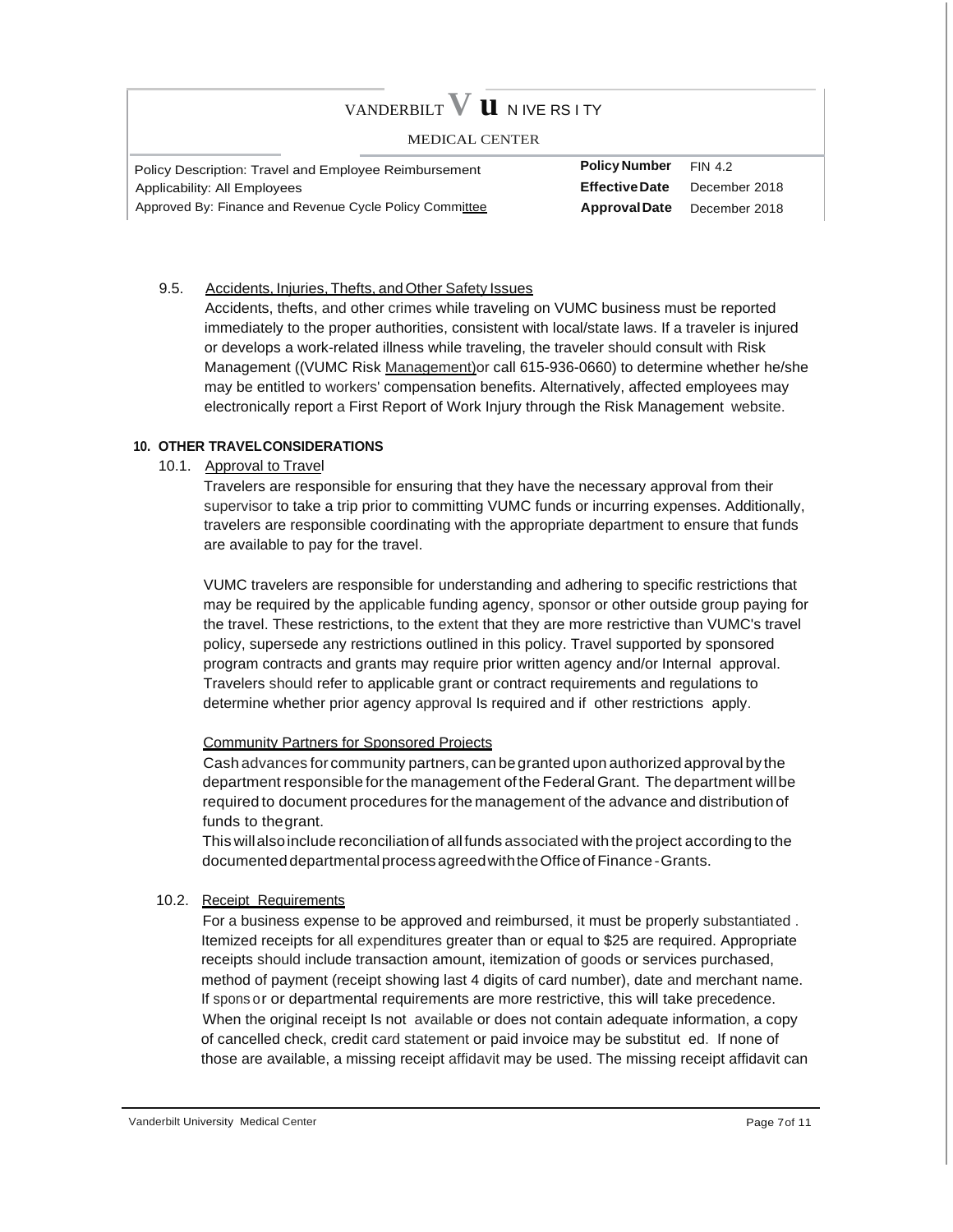# vanderbilt  ${\rm V}$  Univer  ${\rm S}$  ty

#### MEDICAL CENTER

**Policy Description: Travel and Employee Reimbursement Applicability:** All Employees **Approved By:** Finance and Revenue Cycle Policy Committee **Policy Number Effective Date ApprovalDate** FIN 4.2 December 2018 December 2018

be found in the employee expense tool and can only be accessed by the employee (delegates do not have access to this function).

10.3. IRSAccountablePlan

In accordance with IRS regulations, travel expense reports submitted more than 60 days after trip completion will be treated as taxable wages. Non-travel expense reports not submitted within 60 days of incurrence, will be treated as taxable wages.

10.4. Taxes

VUMC is a non-profit institution, and as such is exempt from taxon most domestic purchases when the VUMC tax exempt certificate is presented and the expense is paid with a VUMC issued credit card. However, tax exemptions vary by state and by type of good or service purchased. VUMC business travelers must make every reasonable effort to ensure that tax is not paid when appropriate. A list of states in which VUMC is exempt from sales tax is available from the VUMC tax department.

Foreign Value Added Taxes (VAT) and Goods and Services Taxes (GST) incurred for VUMC business are reimbursable.

#### 10.5. International Travel/ Passports and Visas

Expenses related to visas and passports required for business travel are reimbursable.

10.6. Vaccinations

Expenses for vaccinations required for business travel are reimbursable. VUMC travelers are strongly encouraged to obtain vaccinations through the Occupational Health Clinic (occupationalhealth.vanderbilt.edu) and/or the VUMC Travel Clinic (vanderbilttravelclinic.com).

#### 10.7. Combined Personal and Business Travel

If personal travel Is combined with VUMC business travel, only the business portion of the trip is reimbursable. VUMC's travel tool should not be used to make personal travel arrangements. You may use the travel agency to make personal travel arrangements; however, it is not reimbursable. "In lieu of' and "tradeoff' expense reimbursement is not permitted (e.g., although Incurring a Saturday stay might reduce the cost of a flight, the traveler may not use the difference to offset all or part of his or her personal expenses).

10.8. Spouse, Domestic Partner, and Dependent Expenses No travel expenses, including but not limited to, transportation, lodging, meals, or registration fees for any persons accompanying travelers on VUMC travel will bereimbursed.

#### 10.9. Laundry Expenses for Extended Trips

Reasonable and necessary laundry and/or dry-cleaning charges will be reimbursed when travel exceeds four or more consecutive nights. The charge must be incurred while traveling (not before or after the trip is complete).

Vanderbilt University Medical Center **Page 8 of 11** National Center Page 8 of 11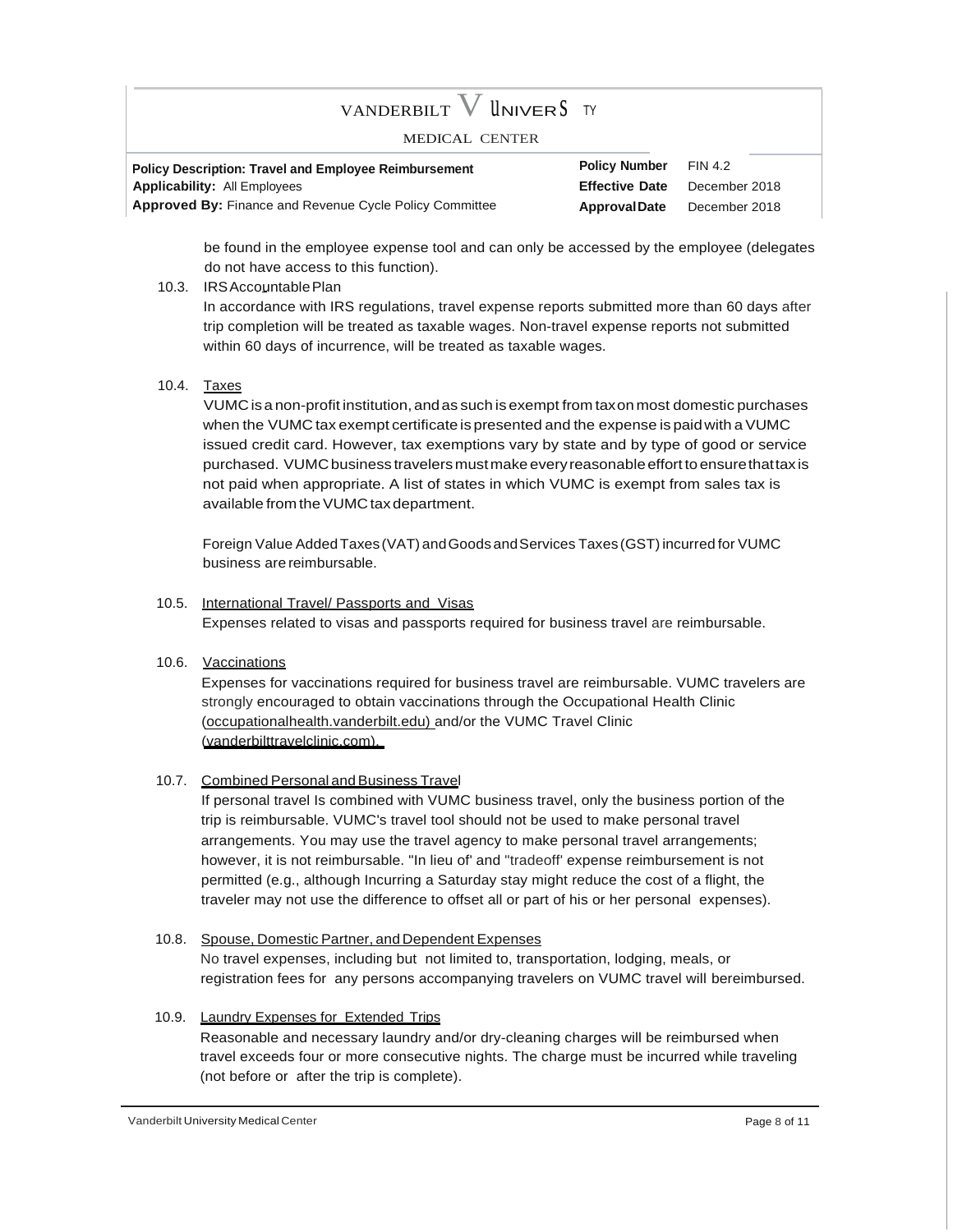# VANDERBILT **V** UNIVERSITY

#### MEDICAL CENTER

**PolicyDescription: Traveland Employee Reimbursement Policy Number** FIN 4.2 **Applicability:** AllEmployees **EffectiveDate** December 2018

**ApprovedBy:** Finance and Revenue Cycle PolicyCommittee **Approval Date** December 2018

#### 10.10. Tips and Incidental Expenses VUMC will reimburse reasonable tips. Tips greater than 25% will not be reimbursed.

10.11. Frequent Flyer/Guest/Reward Points

Travelers may utilize travel-provider rewards related to travel (e.g., Delta Sky Miles, Marriot Rewards, etc.). In no case shall VUMC business travelers incur additional expense on behalf of the VUMC with the sole purpose of obtaining more rewards (e.g., purchasing more expensive tickets in exchange for higher reward points). Enrollment fees for these programs are a personal expense and are not reimbursable.

#### **11. UNALLOWABLE EXPENSES**

All expensesincurred on VUMC business should be reasonable and necessary. Examples of nonreimbursable expenses include but are not limited to the following:

| Annual fees for personal   | Hotel or car "no-show" charges  | Personal entertainment (e.g. |  |
|----------------------------|---------------------------------|------------------------------|--|
| credit card                | without a business purpose      | sporting events)             |  |
| <b>Babysitting</b>         | In-room entertainment (e.g.,    |                              |  |
|                            | movies, games, etc.)            | Personal property insurance  |  |
| Barbers/hairdressers       | Membership (including airport   |                              |  |
|                            | clubs) and reward fees          | Pet care                     |  |
| Car service for normal     | Meals for social occasions or   |                              |  |
|                            | local meals with VUMC           | Prescription medication      |  |
| commute                    | employees                       |                              |  |
| Car washes and detailing   | Non-business postage            | Shoeshine                    |  |
| Clothing, luggage and      | Optional baggage insurance      |                              |  |
| toiletries                 |                                 | Souvenirs and personal gifts |  |
| Personal mobile phones and |                                 | Vacation and personal        |  |
| data devices               | Parking and/or speeding tickets | expenses when on business    |  |
|                            |                                 | trips                        |  |
| Delinguency and late fees  | Personal accident insurance     |                              |  |

Expense reports should be held until they total at least \$50 before submission. No reports under \$50 will be approved unless they are approaching the 60-day reimbursement limit.

Any traveler who receives reimbursement for business travel expenses through the on-line travel tool, or otherwise, is responsible for reimbursing VUMC for any expenses deemed disallowed (unallowable, unnecessary, unreasonable, or inappropriate) under this Travel Policy and waives any applicable rights related to recovery of these expenses under federal and state law. If a traveler disagrees with a decision that an expense is disallowed, he or she may contest the decision through the VUMC Travel & Payment Card Office. If the traveler does not fully reimburse VUMC for any disallowed expenses, and the review process (if used) upholds the determination that the expenses are unallowable, then VUMC may utilize other means to collect any amounts owed,

Vanderbilt University Medical Center **Page 9 of 11** National According to the Page 9 of 11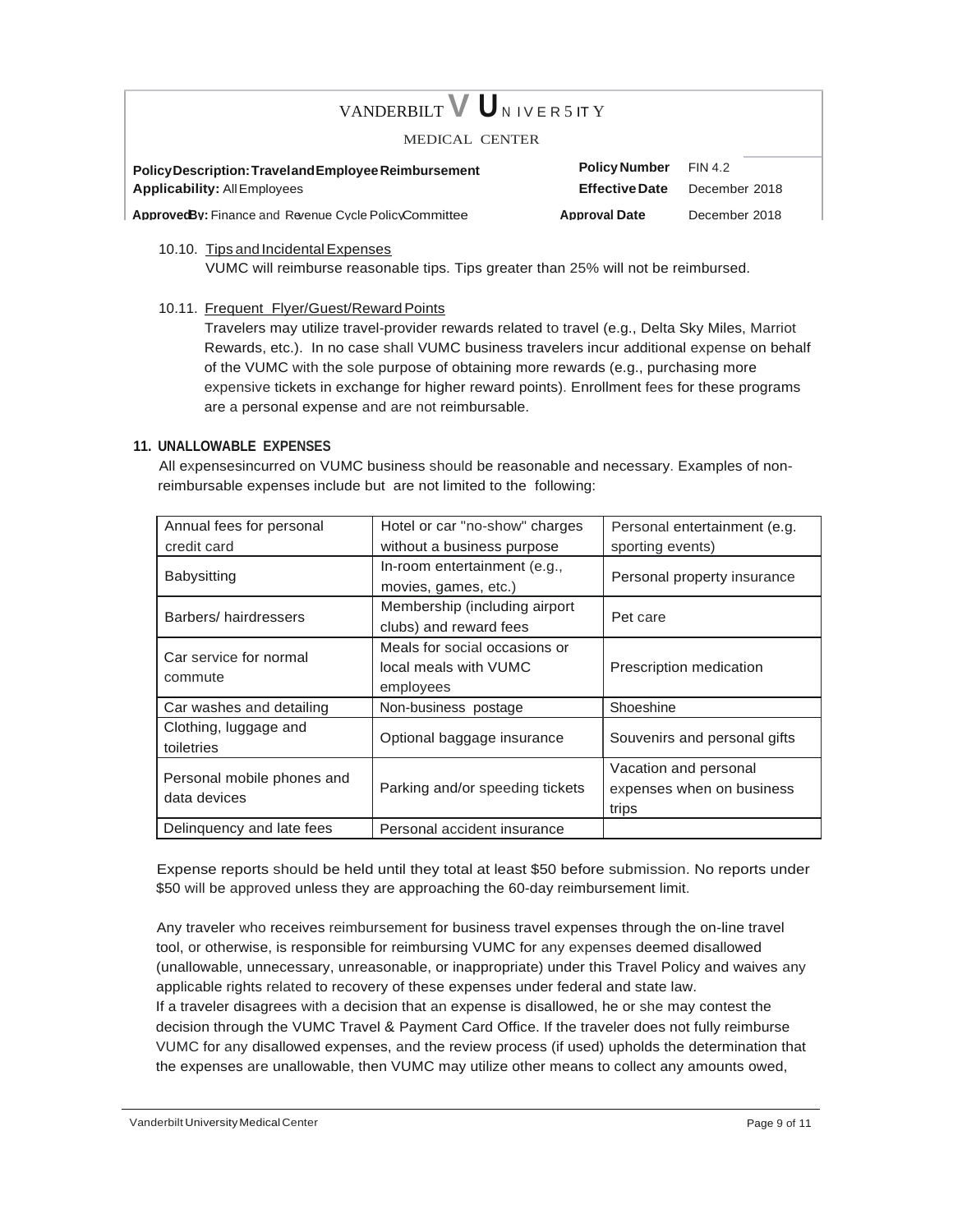| VANDERBILT $V$ <b>U</b> NIVE RS ITY                            |                             |                                    |
|----------------------------------------------------------------|-----------------------------|------------------------------------|
| MEDICAL C ENT ER                                               |                             |                                    |
| <b>Policy Description: Travel and Employee Reimbursement</b>   | <b>Policy Number</b> FIN4.2 |                                    |
| <b>Applicability: All Employees</b>                            | <b>Effective Date</b>       | December 2018                      |
| <b>Approved By:</b> Finance and Revenue Cycle Policy Committee |                             | <b>Approval Date</b> December 2018 |

including but not limited to a civil suit or criminal prosecution as appropriate under the circumstances. If deducting availabl e amounts by payroll deduction does not result In full repayment, VUMC is not waiving its right to collect the remaining funds by other means necessary.

In addition, if appropriate under the circumstances, disciplinary action may be taken under Human Resources policies or other appropriate internal policies.

#### **12. DUTY OFCARE**

Vanderbilt University Medical center has a responsibility to protect its employees as they travel for business. As such, our responsibility covers the following areas; International Travel Advisories, Illness during Business Travel, and Emergency Assistance.

#### International Travel Advisories

Safety and security are of primary importance when employees are traveling on company business. Travel advisories that restrict travel for safety or health purposes are issued regularly by local government agencies. More information can be found on the VUMC Global Support website: htt ps:/ / ww2.mc.vander bilt.edu/ globalsupport/

#### Illness During Business Travel

If an employee becomes ill while on business travel and is unable to perform the duties of his/her job, they must report the illness or injury to their manager as soon as possible.

#### **Emergencies**

In th e event of an emergency abroad t hat requires assistance beyond or in addition to what the lo cal authorities can provide, please contact 150 5 at +1-215-942-8226 (call collect). VUMC's member ship number is **11BTA1676447 .**

#### **International SOS (1505)**

ISOS provides **emergency** travel assistance and **evacuation** servic es for all faculty, st aff, and residents traveling int ernat ion all y on VUM C-rel ated business.

- o Click here to access the **IS0 5** port al.
- o Review health, safety and securit y information specifi c to your int ernat ion al dest in ation AND print your ISOS m embership card by accessin g t he link above.
- o Register your travel on the "My Trips" login option from within the portal.
- o Download the 150 5 Assistance App\_for your smart phon e.